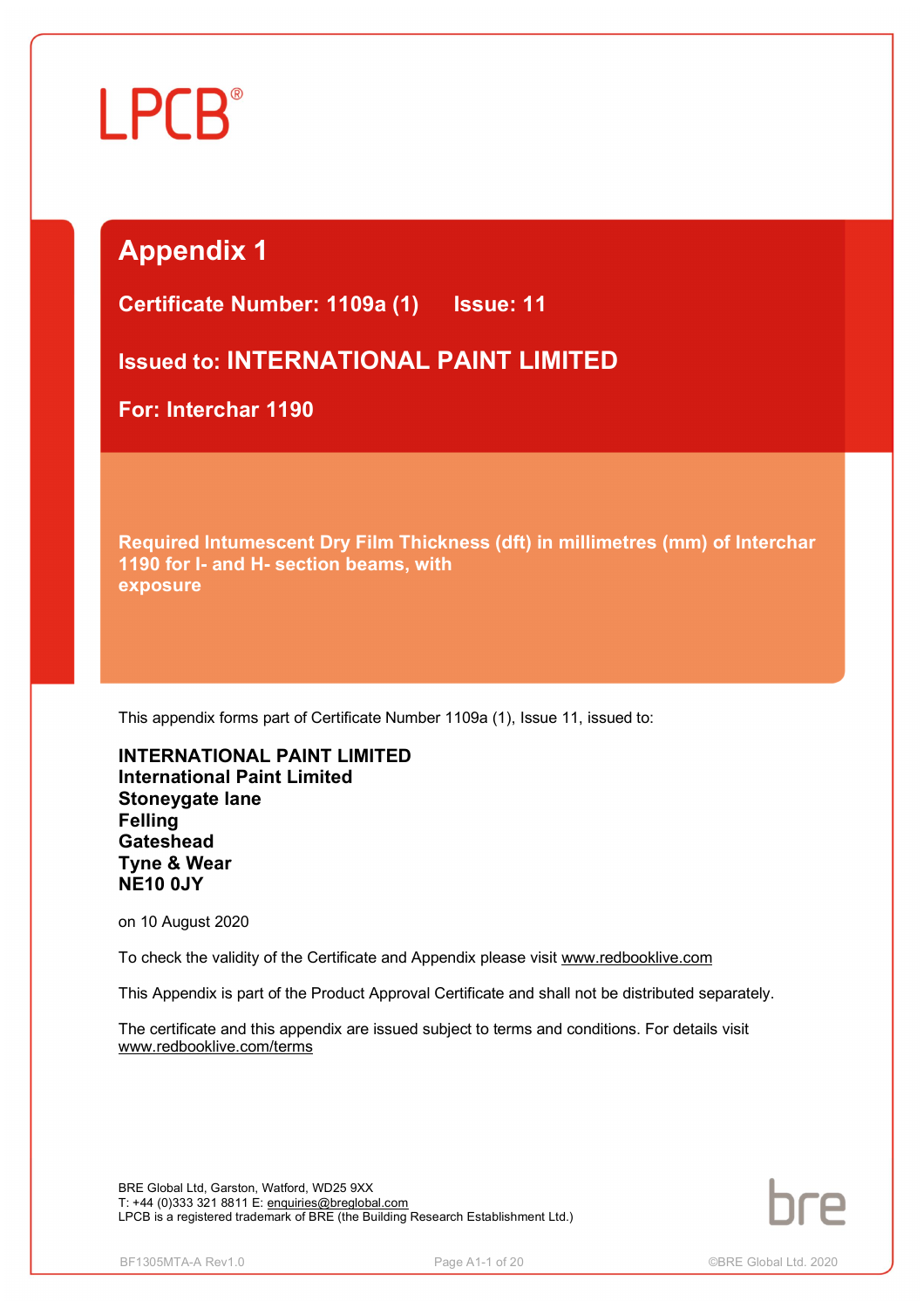

### **Table 1** Required thickness (mm) of Interchar 1190 for a fire resistance period of 15 minutes

| Section<br>factor |       |       |       |       |       | Design temperature (°C) |       |       |       |       |
|-------------------|-------|-------|-------|-------|-------|-------------------------|-------|-------|-------|-------|
| $(m^{-1})$        | 350   | 400   | 450   | 500   | 550   | 600                     | 620   | 650   | 700   | 750   |
| 70                | 0.770 | 0.770 | 0.770 | 0.770 | 0.770 | 0.770                   | 0.770 | 0.770 | 0.770 | 0.770 |
| 75                | 0.770 | 0.770 | 0.770 | 0.770 | 0.770 | 0.770                   | 0.770 | 0.770 | 0.770 | 0.770 |
| 80                | 0.770 | 0.770 | 0.770 | 0.770 | 0.770 | 0.770                   | 0.770 | 0.770 | 0.770 | 0.770 |
| 85                | 0.770 | 0.770 | 0.770 | 0.770 | 0.770 | 0.770                   | 0.770 | 0.770 | 0.770 | 0.770 |
| 90                | 0.770 | 0.770 | 0.770 | 0.770 | 0.770 | 0.770                   | 0.770 | 0.770 | 0.770 | 0.770 |
| 95                | 0.770 | 0.770 | 0.770 | 0.770 | 0.770 | 0.770                   | 0.770 | 0.770 | 0.770 | 0.770 |
| 100               | 0.770 | 0.770 | 0.770 | 0.770 | 0.770 | 0.770                   | 0.770 | 0.770 | 0.770 | 0.770 |
| 105               | 0.770 | 0.770 | 0.770 | 0.770 | 0.770 | 0.770                   | 0.770 | 0.770 | 0.770 | 0.770 |
| 110               | 0.770 | 0.770 | 0.770 | 0.770 | 0.770 | 0.770                   | 0.770 | 0.770 | 0.770 | 0.770 |
| 115               | 0.770 | 0.770 | 0.770 | 0.770 | 0.770 | 0.770                   | 0.770 | 0.770 | 0.770 | 0.770 |
| 120               | 0.770 | 0.770 | 0.770 | 0.770 | 0.770 | 0.770                   | 0.770 | 0.770 | 0.770 | 0.770 |
| 125               | 0.770 | 0.770 | 0.770 | 0.770 | 0.770 | 0.770                   | 0.770 | 0.770 | 0.770 | 0.770 |
| 130               | 0.770 | 0.770 | 0.770 | 0.770 | 0.770 | 0.770                   | 0.770 | 0.770 | 0.770 | 0.770 |
| 135               | 0.770 | 0.770 | 0.770 | 0.770 | 0.770 | 0.770                   | 0.770 | 0.770 | 0.770 | 0.770 |
| 140               | 0.770 | 0.770 | 0.770 | 0.770 | 0.770 | 0.770                   | 0.770 | 0.770 | 0.770 | 0.770 |
| 145               | 0.770 | 0.770 | 0.770 | 0.770 | 0.770 | 0.770                   | 0.770 | 0.770 | 0.770 | 0.770 |
| 150               | 0.770 | 0.770 | 0.770 | 0.770 | 0.770 | 0.770                   | 0.770 | 0.770 | 0.770 | 0.770 |
| 155               | 0.770 | 0.770 | 0.770 | 0.770 | 0.770 | 0.770                   | 0.770 | 0.770 | 0.770 | 0.770 |
| 160               | 0.770 | 0.770 | 0.770 | 0.770 | 0.770 | 0.770                   | 0.770 | 0.770 | 0.770 | 0.770 |
| 165               | 0.770 | 0.770 | 0.770 | 0.770 | 0.770 | 0.770                   | 0.770 | 0.770 | 0.770 | 0.770 |
| 170               | 0.770 | 0.770 | 0.770 | 0.770 | 0.770 | 0.770                   | 0.770 | 0.770 | 0.770 | 0.770 |
| 175               | 0.770 | 0.770 | 0.770 | 0.770 | 0.770 | 0.770                   | 0.770 | 0.770 | 0.770 | 0.770 |
| 180               | 0.770 | 0.770 | 0.770 | 0.770 | 0.770 | 0.770                   | 0.770 | 0.770 | 0.770 | 0.770 |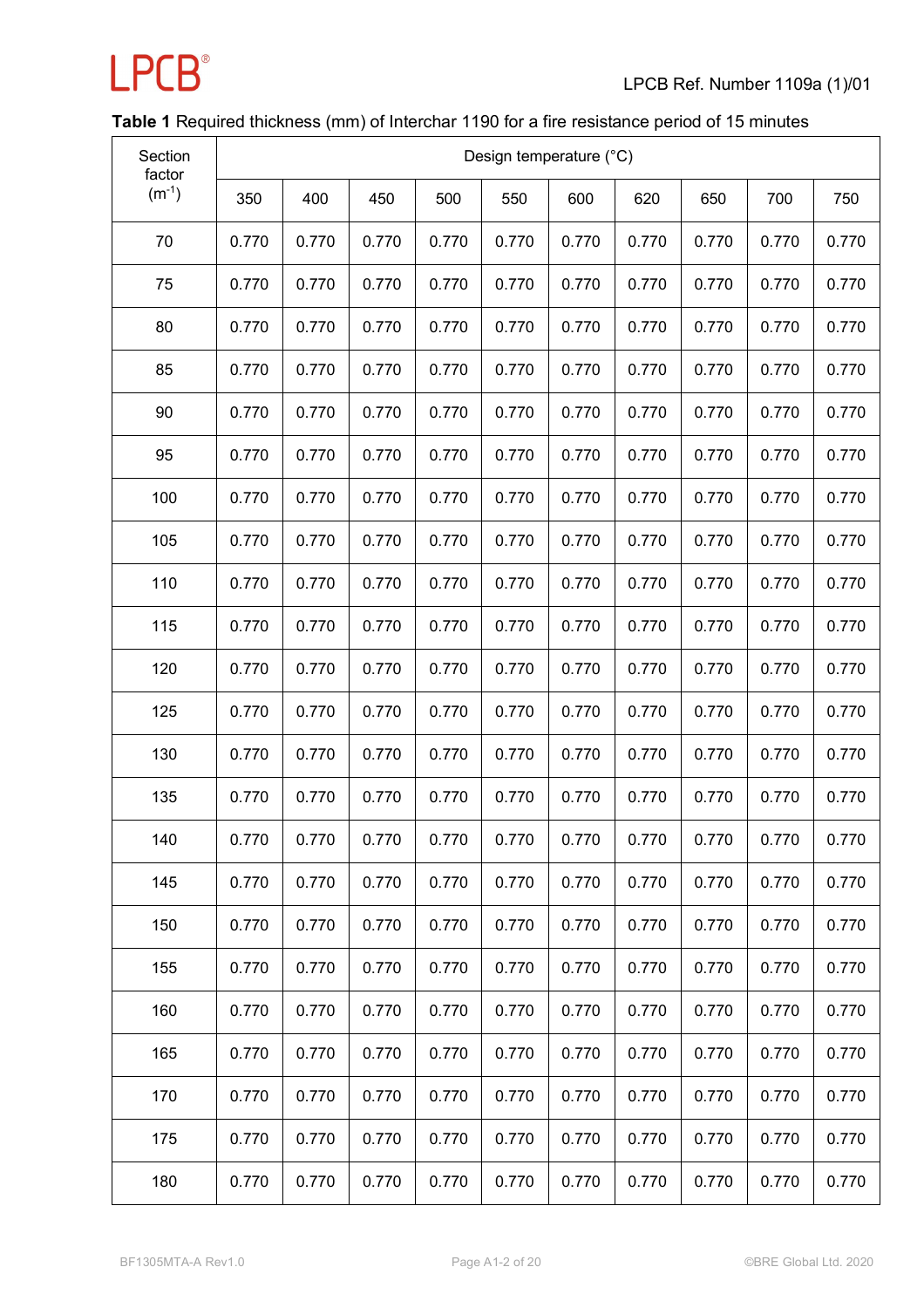| Section<br>factor |       |       |       |       | Design temperature (°C) |       |       |       |       |       |
|-------------------|-------|-------|-------|-------|-------------------------|-------|-------|-------|-------|-------|
| $(m^{-1})$        | 350   | 400   | 450   | 500   | 550                     | 600   | 620   | 650   | 700   | 750   |
| 185               | 0.770 | 0.770 | 0.770 | 0.770 | 0.770                   | 0.770 | 0.770 | 0.770 | 0.770 | 0.770 |
| 190               | 0.770 | 0.770 | 0.770 | 0.770 | 0.770                   | 0.770 | 0.770 | 0.770 | 0.770 | 0.770 |
| 195               | 0.770 | 0.770 | 0.770 | 0.770 | 0.770                   | 0.770 | 0.770 | 0.770 | 0.770 | 0.770 |
| 200               | 0.770 | 0.770 | 0.770 | 0.770 | 0.770                   | 0.770 | 0.770 | 0.770 | 0.770 | 0.770 |
| 205               | 0.770 | 0.770 | 0.770 | 0.770 | 0.770                   | 0.770 | 0.770 | 0.770 | 0.770 | 0.770 |
| 210               | 0.770 | 0.770 | 0.770 | 0.770 | 0.770                   | 0.770 | 0.770 | 0.770 | 0.770 | 0.770 |
| 215               | 0.770 | 0.770 | 0.770 | 0.770 | 0.770                   | 0.770 | 0.770 | 0.770 | 0.770 | 0.770 |
| 220               | 0.770 | 0.770 | 0.770 | 0.770 | 0.770                   | 0.770 | 0.770 | 0.770 | 0.770 | 0.770 |
| 225               | 0.770 | 0.770 | 0.770 | 0.770 | 0.770                   | 0.770 | 0.770 | 0.770 | 0.770 | 0.770 |
| 230               | 0.770 | 0.770 | 0.770 | 0.770 | 0.770                   | 0.770 | 0.770 | 0.770 | 0.770 | 0.770 |
| 235               | 0.770 | 0.770 | 0.770 | 0.770 | 0.770                   | 0.770 | 0.770 | 0.770 | 0.770 | 0.770 |
| 240               | 0.770 | 0.770 | 0.770 | 0.770 | 0.770                   | 0.770 | 0.770 | 0.770 | 0.770 | 0.770 |
| 245               | 0.770 | 0.770 | 0.770 | 0.770 | 0.770                   | 0.770 | 0.770 | 0.770 | 0.770 | 0.770 |
| 250               | 0.770 | 0.770 | 0.770 | 0.770 | 0.770                   | 0.770 | 0.770 | 0.770 | 0.770 | 0.770 |
| 255               | 0.770 | 0.770 | 0.770 | 0.770 | 0.770                   | 0.770 | 0.770 | 0.770 | 0.770 | 0.770 |
| 260               | 0.770 | 0.770 | 0.770 | 0.770 | 0.770                   | 0.770 | 0.770 | 0.770 | 0.770 | 0.770 |
| 265               | 0.770 | 0.770 | 0.770 | 0.770 | 0.770                   | 0.770 | 0.770 | 0.770 | 0.770 | 0.770 |
| 270               | 0.770 | 0.770 | 0.770 | 0.770 | 0.770                   | 0.770 | 0.770 | 0.770 | 0.770 | 0.770 |
| 275               | 0.770 | 0.770 | 0.770 | 0.770 | 0.770                   | 0.770 | 0.770 | 0.770 | 0.770 | 0.770 |
| 280               | 0.770 | 0.770 | 0.770 | 0.770 | 0.770                   | 0.770 | 0.770 | 0.770 | 0.770 | 0.770 |
| 285               | 0.770 | 0.770 | 0.770 | 0.770 | 0.770                   | 0.770 | 0.770 | 0.770 | 0.770 | 0.770 |
| 290               | 0.770 | 0.770 | 0.770 | 0.770 | 0.770                   | 0.770 | 0.770 | 0.770 | 0.770 | 0.770 |
| 295               | 0.770 | 0.770 | 0.770 | 0.770 | 0.770                   | 0.770 | 0.770 | 0.770 | 0.770 | 0.770 |
| 300               | 0.770 | 0.770 | 0.770 | 0.770 | 0.770                   | 0.770 | 0.770 | 0.770 | 0.770 | 0.770 |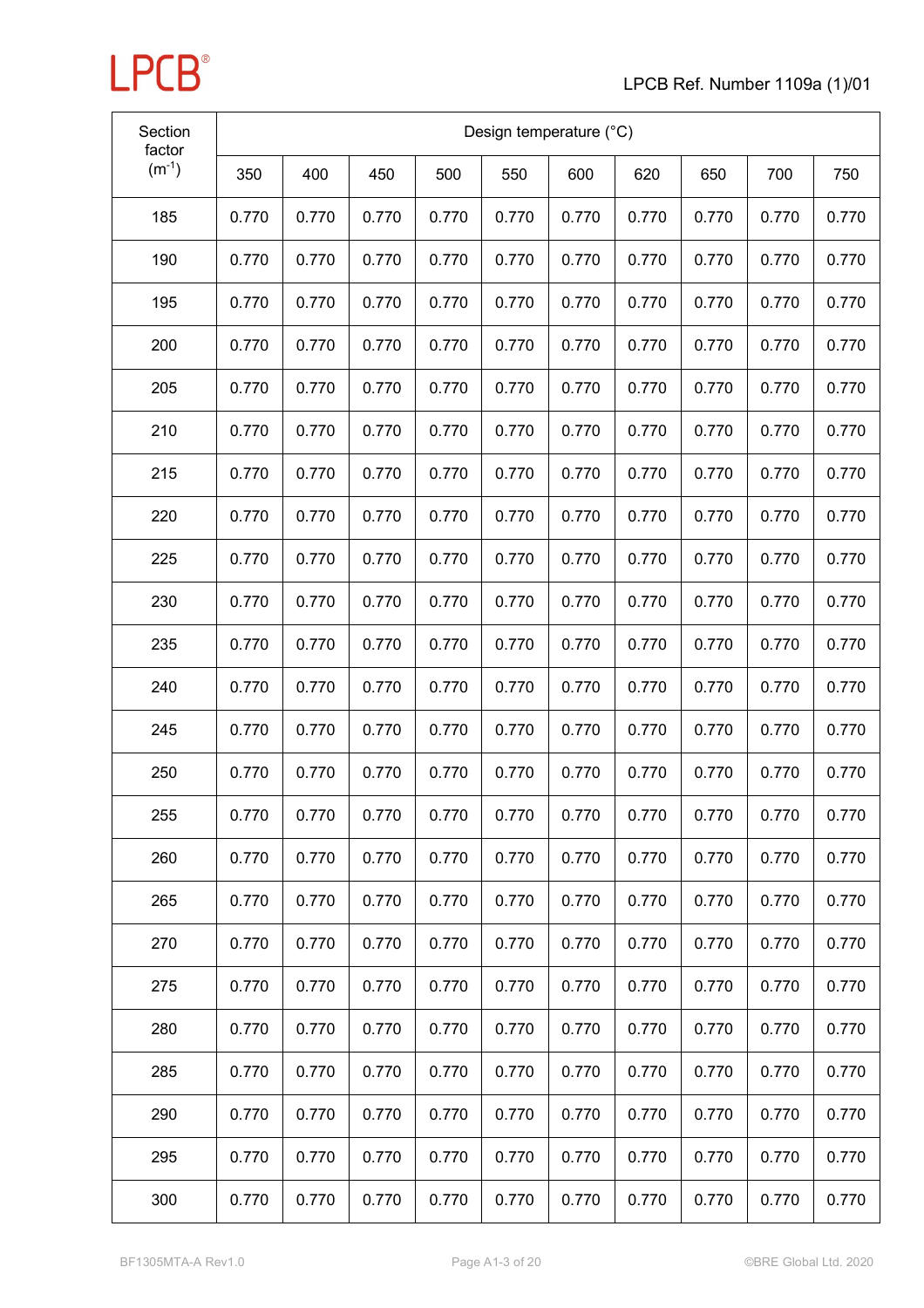| Section<br>factor | Design temperature (°C) |       |       |       |       |       |       |       |       |       |  |  |  |
|-------------------|-------------------------|-------|-------|-------|-------|-------|-------|-------|-------|-------|--|--|--|
| $(m^{-1})$        | 350                     | 400   | 450   | 500   | 550   | 600   | 620   | 650   | 700   | 750   |  |  |  |
| 305               | 0.771                   | 0.770 | 0.770 | 0.770 | 0.770 | 0.770 | 0.770 | 0.770 | 0.770 | 0.770 |  |  |  |
| 310               | 0.779                   | 0.770 | 0.770 | 0.770 | 0.770 | 0.770 | 0.770 | 0.770 | 0.770 | 0.770 |  |  |  |
| 315               | 0.787                   | 0.770 | 0.770 | 0.770 | 0.770 | 0.770 | 0.770 | 0.770 | 0.770 | 0.770 |  |  |  |
| 320               | 0.795                   | 0.770 | 0.770 | 0.770 | 0.770 | 0.770 | 0.770 | 0.770 | 0.770 | 0.770 |  |  |  |

#### **Table 2** Required thickness (mm) of Interchar 1190 for a fire resistance period of 30 minutes

| Section<br>factor |       |       |       |       |       | Design temperature (°C) |       |       |       |       |
|-------------------|-------|-------|-------|-------|-------|-------------------------|-------|-------|-------|-------|
| $(m^{-1})$        | 350   | 400   | 450   | 500   | 550   | 600                     | 620   | 650   | 700   | 750   |
| 70                | 0.770 | 0.770 | 0.770 | 0.770 | 0.770 | 0.770                   | 0.770 | 0.770 | 0.770 | 0.770 |
| 75                | 0.770 | 0.770 | 0.770 | 0.770 | 0.770 | 0.770                   | 0.770 | 0.770 | 0.770 | 0.770 |
| 80                | 0.770 | 0.770 | 0.770 | 0.770 | 0.770 | 0.770                   | 0.770 | 0.770 | 0.770 | 0.770 |
| 85                | 0.770 | 0.770 | 0.770 | 0.770 | 0.770 | 0.770                   | 0.770 | 0.770 | 0.770 | 0.770 |
| 90                | 0.770 | 0.770 | 0.770 | 0.770 | 0.770 | 0.770                   | 0.770 | 0.770 | 0.770 | 0.770 |
| 95                | 0.770 | 0.770 | 0.770 | 0.770 | 0.770 | 0.770                   | 0.770 | 0.770 | 0.770 | 0.770 |
| 100               | 0.770 | 0.770 | 0.770 | 0.770 | 0.770 | 0.770                   | 0.770 | 0.770 | 0.770 | 0.770 |
| 105               | 0.770 | 0.770 | 0.770 | 0.770 | 0.770 | 0.770                   | 0.770 | 0.770 | 0.770 | 0.770 |
| 110               | 0.770 | 0.770 | 0.770 | 0.770 | 0.770 | 0.770                   | 0.770 | 0.770 | 0.770 | 0.770 |
| 115               | 0.770 | 0.770 | 0.770 | 0.770 | 0.770 | 0.770                   | 0.770 | 0.770 | 0.770 | 0.770 |
| 120               | 0.770 | 0.770 | 0.770 | 0.770 | 0.770 | 0.770                   | 0.770 | 0.770 | 0.770 | 0.770 |
| 125               | 0.770 | 0.770 | 0.770 | 0.770 | 0.770 | 0.770                   | 0.770 | 0.770 | 0.770 | 0.770 |
| 130               | 0.781 | 0.770 | 0.770 | 0.770 | 0.770 | 0.770                   | 0.770 | 0.770 | 0.770 | 0.770 |
| 135               | 0.796 | 0.770 | 0.770 | 0.770 | 0.770 | 0.770                   | 0.770 | 0.770 | 0.770 | 0.770 |
| 140               | 0.812 | 0.770 | 0.770 | 0.770 | 0.770 | 0.770                   | 0.770 | 0.770 | 0.770 | 0.770 |
| 145               | 0.827 | 0.770 | 0.770 | 0.770 | 0.770 | 0.770                   | 0.770 | 0.770 | 0.770 | 0.770 |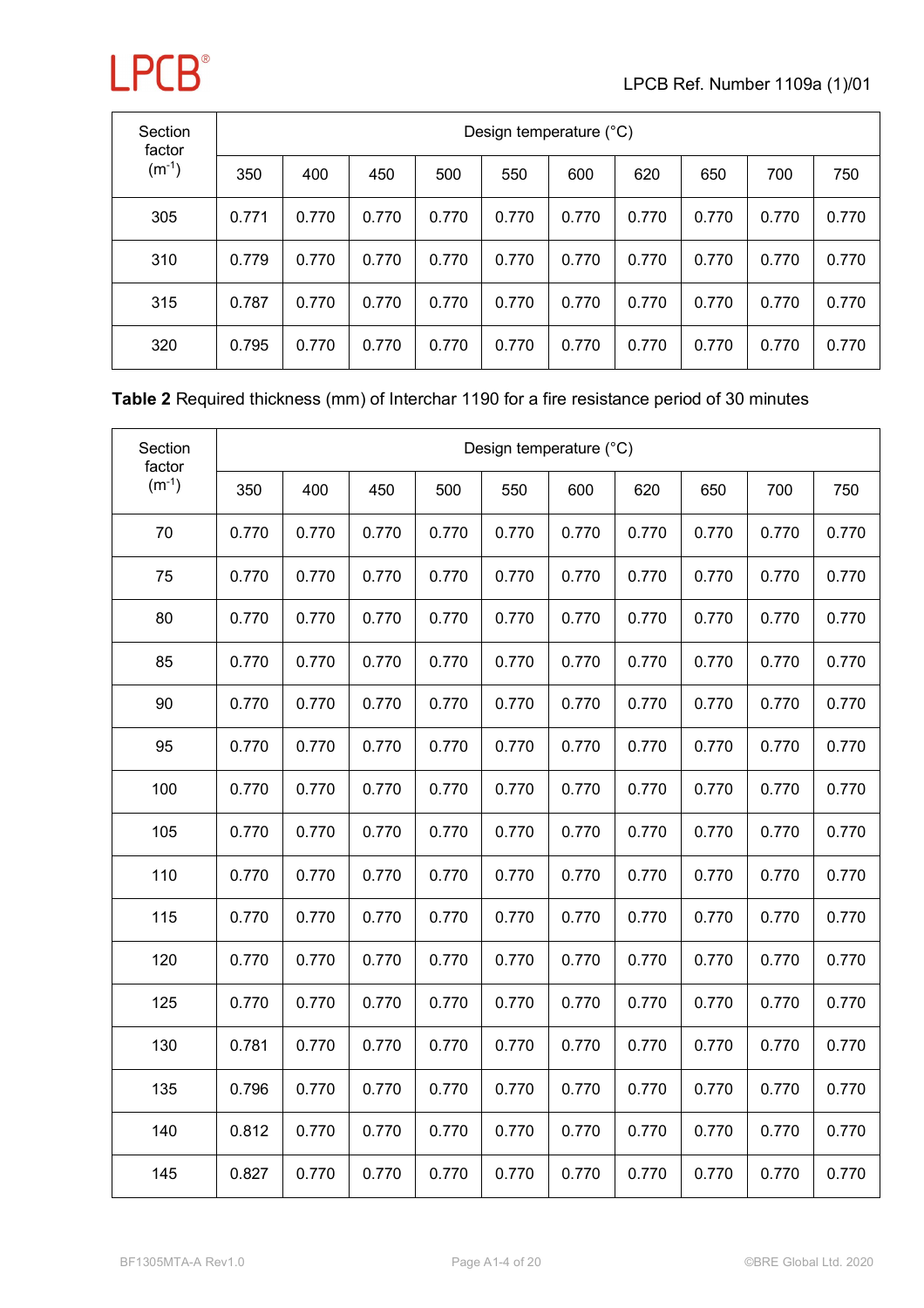| Section<br>factor |       |       |       |       |       | Design temperature (°C) |       |       |       |       |
|-------------------|-------|-------|-------|-------|-------|-------------------------|-------|-------|-------|-------|
| $(m^{-1})$        | 350   | 400   | 450   | 500   | 550   | 600                     | 620   | 650   | 700   | 750   |
| 150               | 0.842 | 0.770 | 0.770 | 0.770 | 0.770 | 0.770                   | 0.770 | 0.770 | 0.770 | 0.770 |
| 155               | 0.858 | 0.770 | 0.770 | 0.770 | 0.770 | 0.770                   | 0.770 | 0.770 | 0.770 | 0.770 |
| 160               | 0.873 | 0.770 | 0.770 | 0.770 | 0.770 | 0.770                   | 0.770 | 0.770 | 0.770 | 0.770 |
| 165               | 0.888 | 0.770 | 0.770 | 0.770 | 0.770 | 0.770                   | 0.770 | 0.770 | 0.770 | 0.770 |
| 170               | 0.904 | 0.770 | 0.770 | 0.770 | 0.770 | 0.770                   | 0.770 | 0.770 | 0.770 | 0.770 |
| 175               | 0.919 | 0.770 | 0.770 | 0.770 | 0.770 | 0.770                   | 0.770 | 0.770 | 0.770 | 0.770 |
| 180               | 0.935 | 0.770 | 0.770 | 0.770 | 0.770 | 0.770                   | 0.770 | 0.770 | 0.770 | 0.770 |
| 185               | 0.950 | 0.770 | 0.770 | 0.770 | 0.770 | 0.770                   | 0.770 | 0.770 | 0.770 | 0.770 |
| 190               | 0.965 | 0.782 | 0.770 | 0.770 | 0.770 | 0.770                   | 0.770 | 0.770 | 0.770 | 0.770 |
| 195               | 0.981 | 0.796 | 0.770 | 0.770 | 0.770 | 0.770                   | 0.770 | 0.770 | 0.770 | 0.770 |
| 200               | 0.996 | 0.809 | 0.770 | 0.770 | 0.770 | 0.770                   | 0.770 | 0.770 | 0.770 | 0.770 |
| 205               | 1.011 | 0.823 | 0.770 | 0.770 | 0.770 | 0.770                   | 0.770 | 0.770 | 0.770 | 0.770 |
| 210               | 1.027 | 0.837 | 0.770 | 0.770 | 0.770 | 0.770                   | 0.770 | 0.770 | 0.770 | 0.770 |
| 215               | 1.042 | 0.850 | 0.770 | 0.770 | 0.770 | 0.770                   | 0.770 | 0.770 | 0.770 | 0.770 |
| 220               | 1.058 | 0.864 | 0.770 | 0.770 | 0.770 | 0.770                   | 0.770 | 0.770 | 0.770 | 0.770 |
| 225               | 1.073 | 0.877 | 0.770 | 0.770 | 0.770 | 0.770                   | 0.770 | 0.770 | 0.770 | 0.770 |
| 230               | 1.088 | 0.891 | 0.770 | 0.770 | 0.770 | 0.770                   | 0.770 | 0.770 | 0.770 | 0.770 |
| 235               | 1.104 | 0.905 | 0.775 | 0.770 | 0.770 | 0.770                   | 0.770 | 0.770 | 0.770 | 0.770 |
| 240               | 1.119 | 0.918 | 0.787 | 0.770 | 0.770 | 0.770                   | 0.770 | 0.770 | 0.770 | 0.770 |
| 245               | 1.134 | 0.932 | 0.799 | 0.770 | 0.770 | 0.770                   | 0.770 | 0.770 | 0.770 | 0.770 |
| 250               | 1.150 | 0.946 | 0.810 | 0.770 | 0.770 | 0.770                   | 0.770 | 0.770 | 0.770 | 0.770 |
| 255               | 1.165 | 0.959 | 0.822 | 0.770 | 0.770 | 0.770                   | 0.770 | 0.770 | 0.770 | 0.770 |
| 260               | 1.181 | 0.973 | 0.834 | 0.770 | 0.770 | 0.770                   | 0.770 | 0.770 | 0.770 | 0.770 |
| 265               | 1.196 | 0.987 | 0.846 | 0.770 | 0.770 | 0.770                   | 0.770 | 0.770 | 0.770 | 0.770 |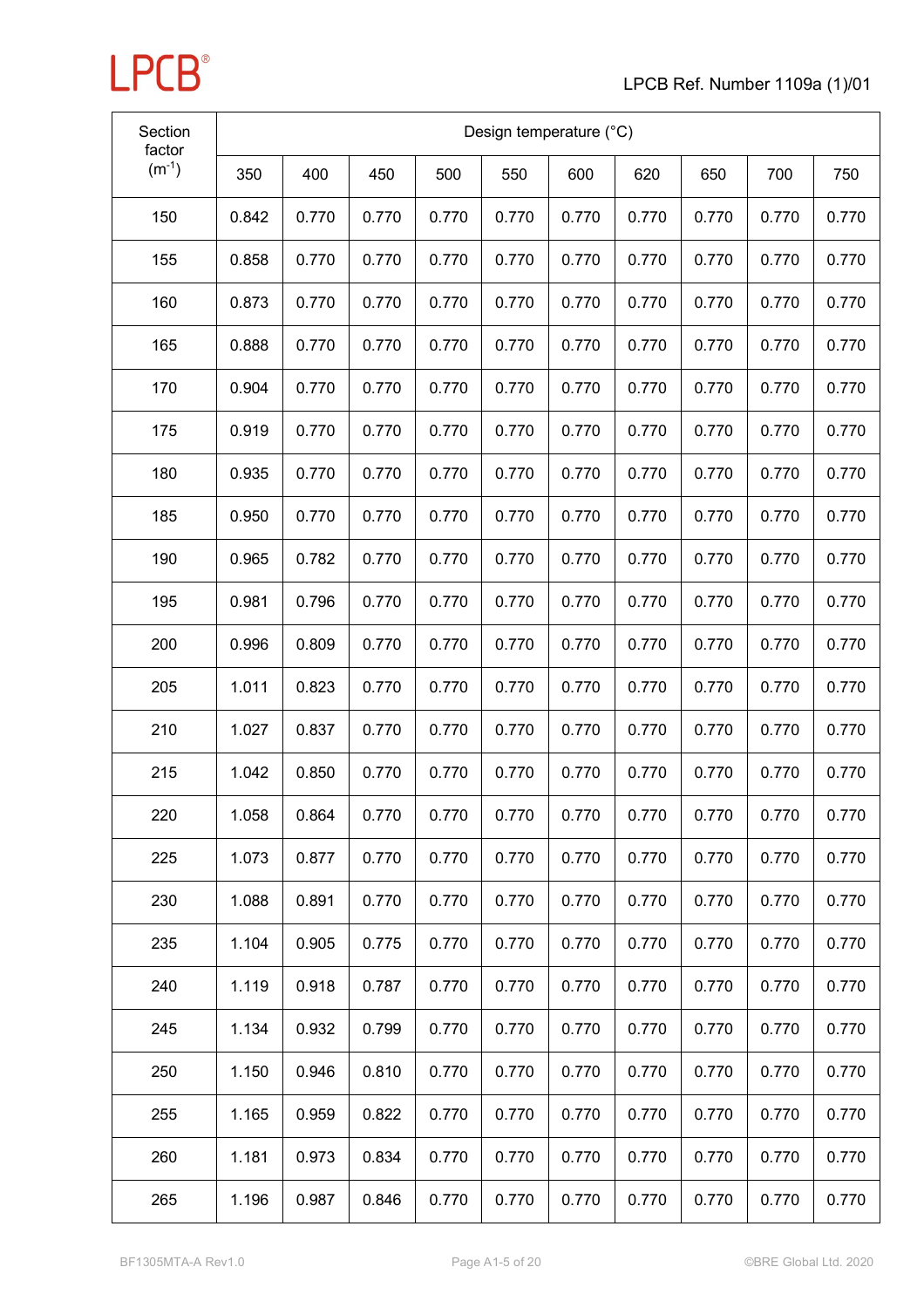| Section<br>factor |       |       |       |       |       | Design temperature (°C) |       |       |       |       |
|-------------------|-------|-------|-------|-------|-------|-------------------------|-------|-------|-------|-------|
| $(m^{-1})$        | 350   | 400   | 450   | 500   | 550   | 600                     | 620   | 650   | 700   | 750   |
| 270               | 1.211 | 1.000 | 0.858 | 0.770 | 0.770 | 0.770                   | 0.770 | 0.770 | 0.770 | 0.770 |
| 275               | 1.227 | 1.014 | 0.869 | 0.770 | 0.770 | 0.770                   | 0.770 | 0.770 | 0.770 | 0.770 |
| 280               | 1.242 | 1.027 | 0.881 | 0.770 | 0.770 | 0.770                   | 0.770 | 0.770 | 0.770 | 0.770 |
| 285               | 1.258 | 1.041 | 0.893 | 0.777 | 0.770 | 0.770                   | 0.770 | 0.770 | 0.770 | 0.770 |
| 290               | 1.273 | 1.055 | 0.905 | 0.787 | 0.770 | 0.770                   | 0.770 | 0.770 | 0.770 | 0.770 |
| 295               | 1.288 | 1.068 | 0.917 | 0.798 | 0.770 | 0.770                   | 0.770 | 0.770 | 0.770 | 0.770 |
| 300               | 1.304 | 1.082 | 0.928 | 0.808 | 0.770 | 0.770                   | 0.770 | 0.770 | 0.770 | 0.770 |
| 305               | 1.319 | 1.096 | 0.940 | 0.818 | 0.770 | 0.770                   | 0.770 | 0.770 | 0.770 | 0.770 |
| 310               | 1.334 | 1.109 | 0.952 | 0.828 | 0.770 | 0.770                   | 0.770 | 0.770 | 0.770 | 0.770 |
| 315               | 1.350 | 1.123 | 0.964 | 0.839 | 0.770 | 0.770                   | 0.770 | 0.770 | 0.770 | 0.770 |
| 320               | 1.365 | 1.136 | 0.976 | 0.849 | 0.770 | 0.770                   | 0.770 | 0.770 | 0.770 | 0.770 |

|  | Table 3 Required thickness (mm) of Interchar 1190 for a fire resistance period of 45 minutes |  |  |  |
|--|----------------------------------------------------------------------------------------------|--|--|--|
|--|----------------------------------------------------------------------------------------------|--|--|--|

| Section<br>factor | Design temperature (°C) |       |       |       |       |       |       |       |       |       |  |  |  |  |
|-------------------|-------------------------|-------|-------|-------|-------|-------|-------|-------|-------|-------|--|--|--|--|
| $(m^{-1})$        | 350                     | 400   | 450   | 500   | 550   | 600   | 620   | 650   | 700   | 750   |  |  |  |  |
| 70                | 0.889                   | 0.770 | 0.770 | 0.770 | 0.770 | 0.770 | 0.770 | 0.770 | 0.770 | 0.770 |  |  |  |  |
| 75                | 0.918                   | 0.770 | 0.770 | 0.770 | 0.770 | 0.770 | 0.770 | 0.770 | 0.770 | 0.770 |  |  |  |  |
| 80                | 0.947                   | 0.770 | 0.770 | 0.770 | 0.770 | 0.770 | 0.770 | 0.770 | 0.770 | 0.770 |  |  |  |  |
| 85                | 0.976                   | 0.770 | 0.770 | 0.770 | 0.770 | 0.770 | 0.770 | 0.770 | 0.770 | 0.770 |  |  |  |  |
| 90                | 1.005                   | 0.786 | 0.770 | 0.770 | 0.770 | 0.770 | 0.770 | 0.770 | 0.770 | 0.770 |  |  |  |  |
| 95                | 1.034                   | 0.803 | 0.770 | 0.770 | 0.770 | 0.770 | 0.770 | 0.770 | 0.770 | 0.770 |  |  |  |  |
| 100               | 1.063                   | 0.820 | 0.770 | 0.770 | 0.770 | 0.770 | 0.770 | 0.770 | 0.770 | 0.770 |  |  |  |  |
| 105               | 1.092                   | 0.838 | 0.770 | 0.770 | 0.770 | 0.770 | 0.770 | 0.770 | 0.770 | 0.770 |  |  |  |  |
| 110               | 1.121                   | 0.855 | 0.770 | 0.770 | 0.770 | 0.770 | 0.770 | 0.770 | 0.770 | 0.770 |  |  |  |  |

**LPCB**<sup>®</sup>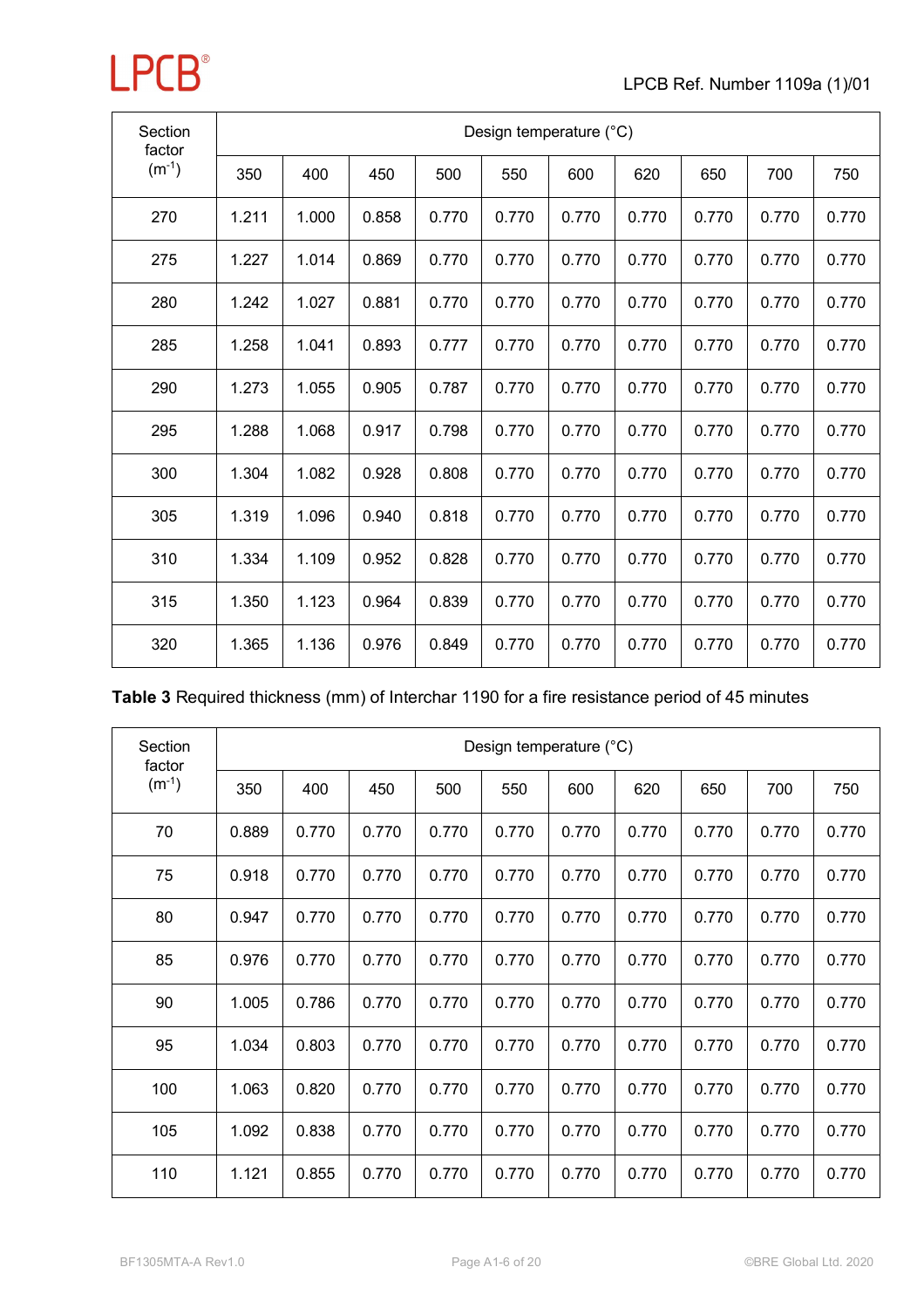| Section<br>factor |       |       |       |       |       | Design temperature (°C) |       |       |       |       |
|-------------------|-------|-------|-------|-------|-------|-------------------------|-------|-------|-------|-------|
| $(m^{-1})$        | 350   | 400   | 450   | 500   | 550   | 600                     | 620   | 650   | 700   | 750   |
| 115               | 1.150 | 0.873 | 0.770 | 0.770 | 0.770 | 0.770                   | 0.770 | 0.770 | 0.770 | 0.770 |
| 120               | 1.179 | 0.890 | 0.770 | 0.770 | 0.770 | 0.770                   | 0.770 | 0.770 | 0.770 | 0.770 |
| 125               | 1.208 | 0.907 | 0.770 | 0.770 | 0.770 | 0.770                   | 0.770 | 0.770 | 0.770 | 0.770 |
| 130               | 1.237 | 0.925 | 0.770 | 0.770 | 0.770 | 0.770                   | 0.770 | 0.770 | 0.770 | 0.770 |
| 135               | 1.266 | 0.942 | 0.770 | 0.770 | 0.770 | 0.770                   | 0.770 | 0.770 | 0.770 | 0.770 |
| 140               | 1.295 | 0.959 | 0.775 | 0.770 | 0.770 | 0.770                   | 0.770 | 0.770 | 0.770 | 0.770 |
| 145               | 1.324 | 0.977 | 0.792 | 0.770 | 0.770 | 0.770                   | 0.770 | 0.770 | 0.770 | 0.770 |
| 150               | 1.353 | 0.994 | 0.809 | 0.770 | 0.770 | 0.770                   | 0.770 | 0.770 | 0.770 | 0.770 |
| 155               | 1.382 | 1.011 | 0.826 | 0.770 | 0.770 | 0.770                   | 0.770 | 0.770 | 0.770 | 0.770 |
| 160               | 1.412 | 1.029 | 0.843 | 0.770 | 0.770 | 0.770                   | 0.770 | 0.770 | 0.770 | 0.770 |
| 165               | 1.441 | 1.046 | 0.860 | 0.770 | 0.770 | 0.770                   | 0.770 | 0.770 | 0.770 | 0.770 |
| 170               | 1.470 | 1.064 | 0.877 | 0.770 | 0.770 | 0.770                   | 0.770 | 0.770 | 0.770 | 0.770 |
| 175               | 1.499 | 1.081 | 0.894 | 0.772 | 0.770 | 0.770                   | 0.770 | 0.770 | 0.770 | 0.770 |
| 180               | 1.528 | 1.098 | 0.911 | 0.787 | 0.770 | 0.770                   | 0.770 | 0.770 | 0.770 | 0.770 |
| 185               | 1.561 | 1.116 | 0.929 | 0.803 | 0.770 | 0.770                   | 0.770 | 0.770 | 0.770 | 0.770 |
| 190               | 1.594 | 1.133 | 0.946 | 0.818 | 0.770 | 0.770                   | 0.770 | 0.770 | 0.770 | 0.770 |
| 195               | 1.628 | 1.150 | 0.963 | 0.834 | 0.770 | 0.770                   | 0.770 | 0.770 | 0.770 | 0.770 |
| 200               | 1.661 | 1.168 | 0.980 | 0.849 | 0.770 | 0.770                   | 0.770 | 0.770 | 0.770 | 0.770 |
| 205               | 1.694 | 1.185 | 0.997 | 0.865 | 0.770 | 0.770                   | 0.770 | 0.770 | 0.770 | 0.770 |
| 210               | 1.728 | 1.202 | 1.014 | 0.881 | 0.770 | 0.770                   | 0.770 | 0.770 | 0.770 | 0.770 |
| 215               | 1.761 | 1.220 | 1.031 | 0.896 | 0.778 | 0.770                   | 0.770 | 0.770 | 0.770 | 0.770 |
| 220               | 1.794 | 1.237 | 1.048 | 0.912 | 0.792 | 0.770                   | 0.770 | 0.770 | 0.770 | 0.770 |
| 225               | 1.828 | 1.255 | 1.065 | 0.927 | 0.806 | 0.770                   | 0.770 | 0.770 | 0.770 | 0.770 |
| 230               | 1.861 | 1.272 | 1.082 | 0.943 | 0.820 | 0.770                   | 0.770 | 0.770 | 0.770 | 0.770 |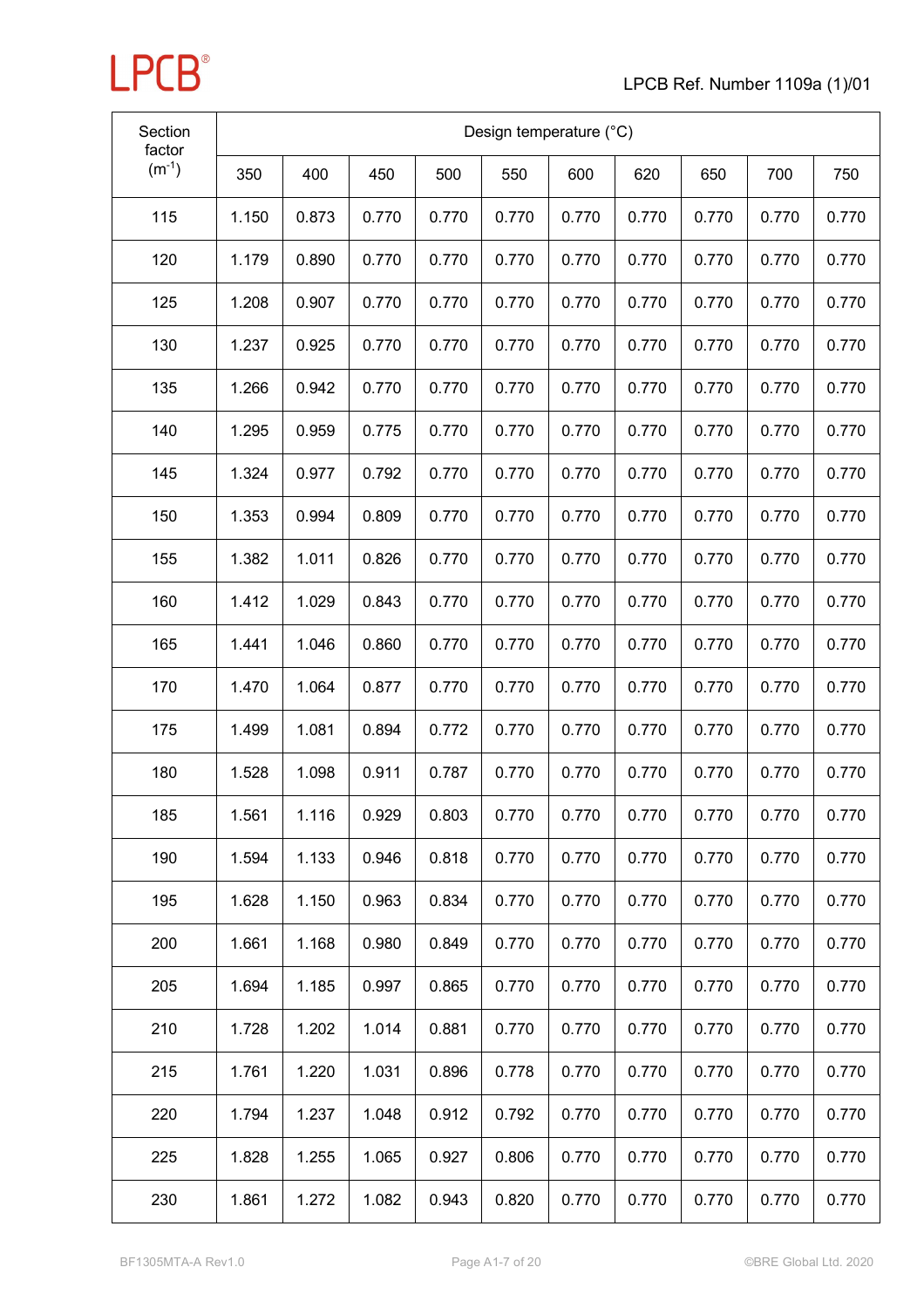

| Section<br>factor |       |       |       |       |       | Design temperature (°C) |       |       |       |       |
|-------------------|-------|-------|-------|-------|-------|-------------------------|-------|-------|-------|-------|
| $(m^{-1})$        | 350   | 400   | 450   | 500   | 550   | 600                     | 620   | 650   | 700   | 750   |
| 235               | 1.895 | 1.289 | 1.099 | 0.958 | 0.834 | 0.770                   | 0.770 | 0.770 | 0.770 | 0.770 |
| 240               | 1.928 | 1.307 | 1.116 | 0.974 | 0.848 | 0.770                   | 0.770 | 0.770 | 0.770 | 0.770 |
| 245               | 1.961 | 1.324 | 1.134 | 0.989 | 0.862 | 0.770                   | 0.770 | 0.770 | 0.770 | 0.770 |
| 250               | 1.995 | 1.341 | 1.151 | 1.005 | 0.876 | 0.777                   | 0.770 | 0.770 | 0.770 | 0.770 |
| 255               | 2.028 | 1.359 | 1.168 | 1.020 | 0.890 | 0.789                   | 0.770 | 0.770 | 0.770 | 0.770 |
| 260               | 2.061 | 1.376 | 1.185 | 1.036 | 0.904 | 0.802                   | 0.770 | 0.770 | 0.770 | 0.770 |
| 265               | 2.095 | 1.393 | 1.202 | 1.052 | 0.918 | 0.814                   | 0.778 | 0.770 | 0.770 | 0.770 |
| 270               | 2.128 | 1.411 | 1.219 | 1.067 | 0.932 | 0.826                   | 0.790 | 0.770 | 0.770 | 0.770 |
| 275               | 2.161 | 1.428 | 1.236 | 1.083 | 0.946 | 0.839                   | 0.802 | 0.770 | 0.770 | 0.770 |
| 280               | 2.195 | 1.446 | 1.253 | 1.098 | 0.960 | 0.851                   | 0.813 | 0.770 | 0.770 | 0.770 |
| 285               | 2.228 | 1.463 | 1.270 | 1.114 | 0.974 | 0.863                   | 0.825 | 0.770 | 0.770 | 0.770 |
| 290               | 2.261 | 1.480 | 1.287 | 1.129 | 0.988 | 0.876                   | 0.837 | 0.777 | 0.770 | 0.770 |
| 295               | 2.295 | 1.498 | 1.304 | 1.145 | 1.002 | 0.888                   | 0.848 | 0.788 | 0.770 | 0.770 |
| 300               | 2.328 | 1.515 | 1.321 | 1.160 | 1.016 | 0.900                   | 0.860 | 0.799 | 0.770 | 0.770 |
| 305               | 2.361 | 1.539 | 1.339 | 1.176 | 1.030 | 0.913                   | 0.872 | 0.809 | 0.770 | 0.770 |
| 310               | 2.395 | 1.583 | 1.356 | 1.191 | 1.044 | 0.925                   | 0.883 | 0.820 | 0.770 | 0.770 |
| 315               | 2.428 | 1.627 | 1.373 | 1.207 | 1.058 | 0.938                   | 0.895 | 0.831 | 0.770 | 0.770 |
| 320               | 2.461 | 1.671 | 1.390 | 1.222 | 1.072 | 0.950                   | 0.906 | 0.841 | 0.770 | 0.770 |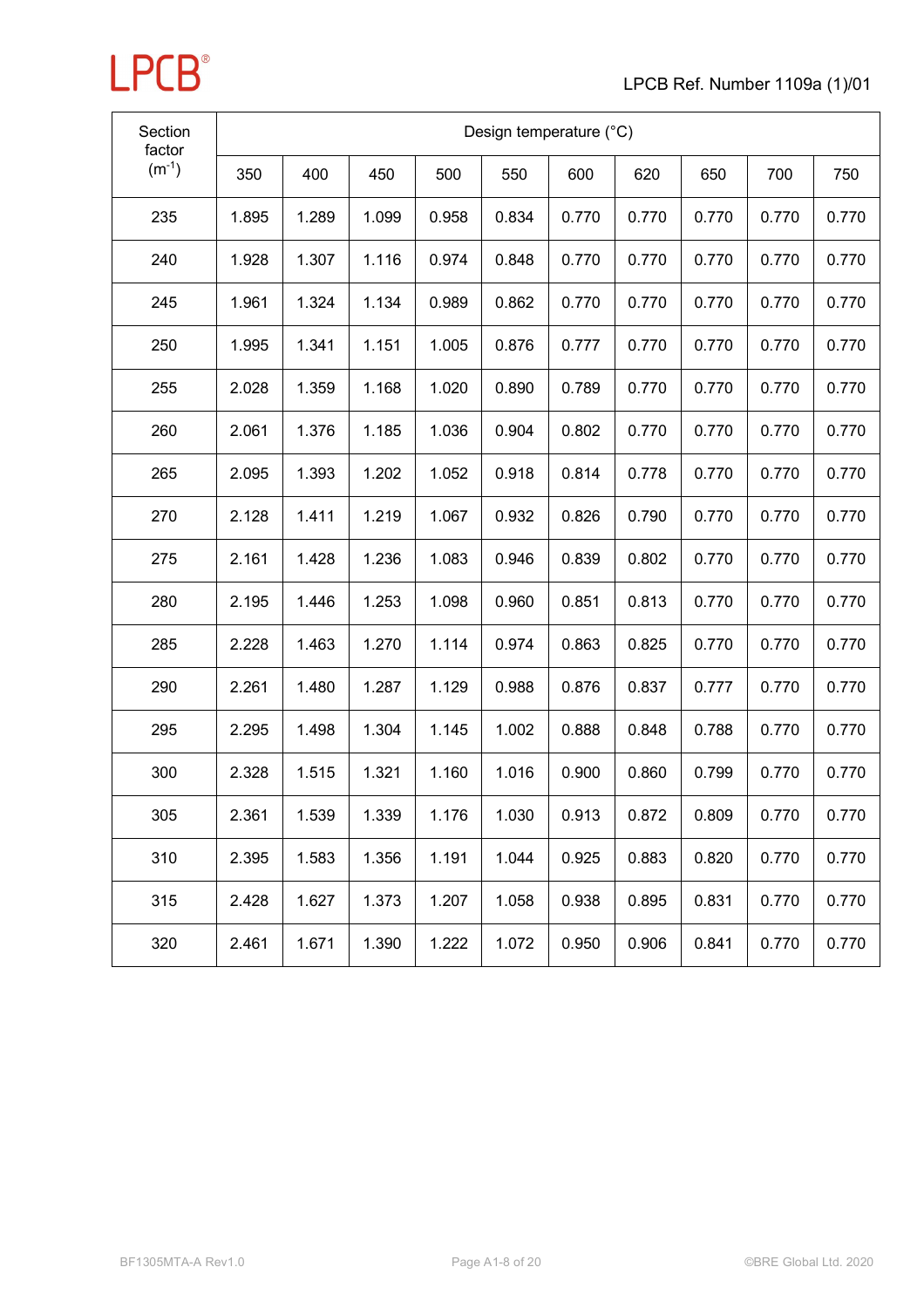

### **Table 4** Required thickness (mm) of Interchar 1190 for a fire resistance period of 60 minutes

| Section<br>factor |       |       |       |       |       | Design temperature (°C) |       |       |       |       |
|-------------------|-------|-------|-------|-------|-------|-------------------------|-------|-------|-------|-------|
| $(m^{-1})$        | 350   | 400   | 450   | 500   | 550   | 600                     | 620   | 650   | 700   | 750   |
| 70                | 1.279 | 0.984 | 0.774 | 0.770 | 0.770 | 0.770                   | 0.770 | 0.770 | 0.770 | 0.770 |
| 75                | 1.333 | 1.017 | 0.798 | 0.770 | 0.770 | 0.770                   | 0.770 | 0.770 | 0.770 | 0.770 |
| 80                | 1.388 | 1.051 | 0.822 | 0.770 | 0.770 | 0.770                   | 0.770 | 0.770 | 0.770 | 0.770 |
| 85                | 1.443 | 1.084 | 0.846 | 0.770 | 0.770 | 0.770                   | 0.770 | 0.770 | 0.770 | 0.770 |
| 90                | 1.497 | 1.117 | 0.870 | 0.770 | 0.770 | 0.770                   | 0.770 | 0.770 | 0.770 | 0.770 |
| 95                | 1.543 | 1.151 | 0.894 | 0.770 | 0.770 | 0.770                   | 0.770 | 0.770 | 0.770 | 0.770 |
| 100               | 1.578 | 1.184 | 0.918 | 0.781 | 0.770 | 0.770                   | 0.770 | 0.770 | 0.770 | 0.770 |
| 105               | 1.613 | 1.218 | 0.942 | 0.799 | 0.770 | 0.770                   | 0.770 | 0.770 | 0.770 | 0.770 |
| 110               | 1.648 | 1.251 | 0.966 | 0.817 | 0.770 | 0.770                   | 0.770 | 0.770 | 0.770 | 0.770 |
| 115               | 1.683 | 1.284 | 0.990 | 0.835 | 0.770 | 0.770                   | 0.770 | 0.770 | 0.770 | 0.770 |
| 120               | 1.718 | 1.318 | 1.014 | 0.853 | 0.770 | 0.770                   | 0.770 | 0.770 | 0.770 | 0.770 |
| 125               | 1.753 | 1.351 | 1.038 | 0.871 | 0.770 | 0.770                   | 0.770 | 0.770 | 0.770 | 0.770 |
| 130               | 1.788 | 1.384 | 1.062 | 0.889 | 0.770 | 0.770                   | 0.770 | 0.770 | 0.770 | 0.770 |
| 135               | 1.823 | 1.418 | 1.085 | 0.907 | 0.770 | 0.770                   | 0.770 | 0.770 | 0.770 | 0.770 |
| 140               | 1.858 | 1.451 | 1.109 | 0.925 | 0.770 | 0.770                   | 0.770 | 0.770 | 0.770 | 0.770 |
| 145               | 1.893 | 1.485 | 1.133 | 0.943 | 0.784 | 0.770                   | 0.770 | 0.770 | 0.770 | 0.770 |
| 150               | 1.928 | 1.518 | 1.157 | 0.960 | 0.802 | 0.770                   | 0.770 | 0.770 | 0.770 | 0.770 |
| 155               | 1.963 | 1.553 | 1.181 | 0.978 | 0.820 | 0.770                   | 0.770 | 0.770 | 0.770 | 0.770 |
| 160               | 1.998 | 1.588 | 1.205 | 0.996 | 0.837 | 0.770                   | 0.770 | 0.770 | 0.770 | 0.770 |
| 165               | 2.033 | 1.624 | 1.229 | 1.014 | 0.855 | 0.770                   | 0.770 | 0.770 | 0.770 | 0.770 |
| 170               | 2.068 | 1.660 | 1.253 | 1.032 | 0.873 | 0.778                   | 0.770 | 0.770 | 0.770 | 0.770 |
| 175               | 2.103 | 1.695 | 1.277 | 1.050 | 0.891 | 0.794                   | 0.770 | 0.770 | 0.770 | 0.770 |
| 180               | 2.138 | 1.731 | 1.301 | 1.068 | 0.909 | 0.810                   | 0.770 | 0.770 | 0.770 | 0.770 |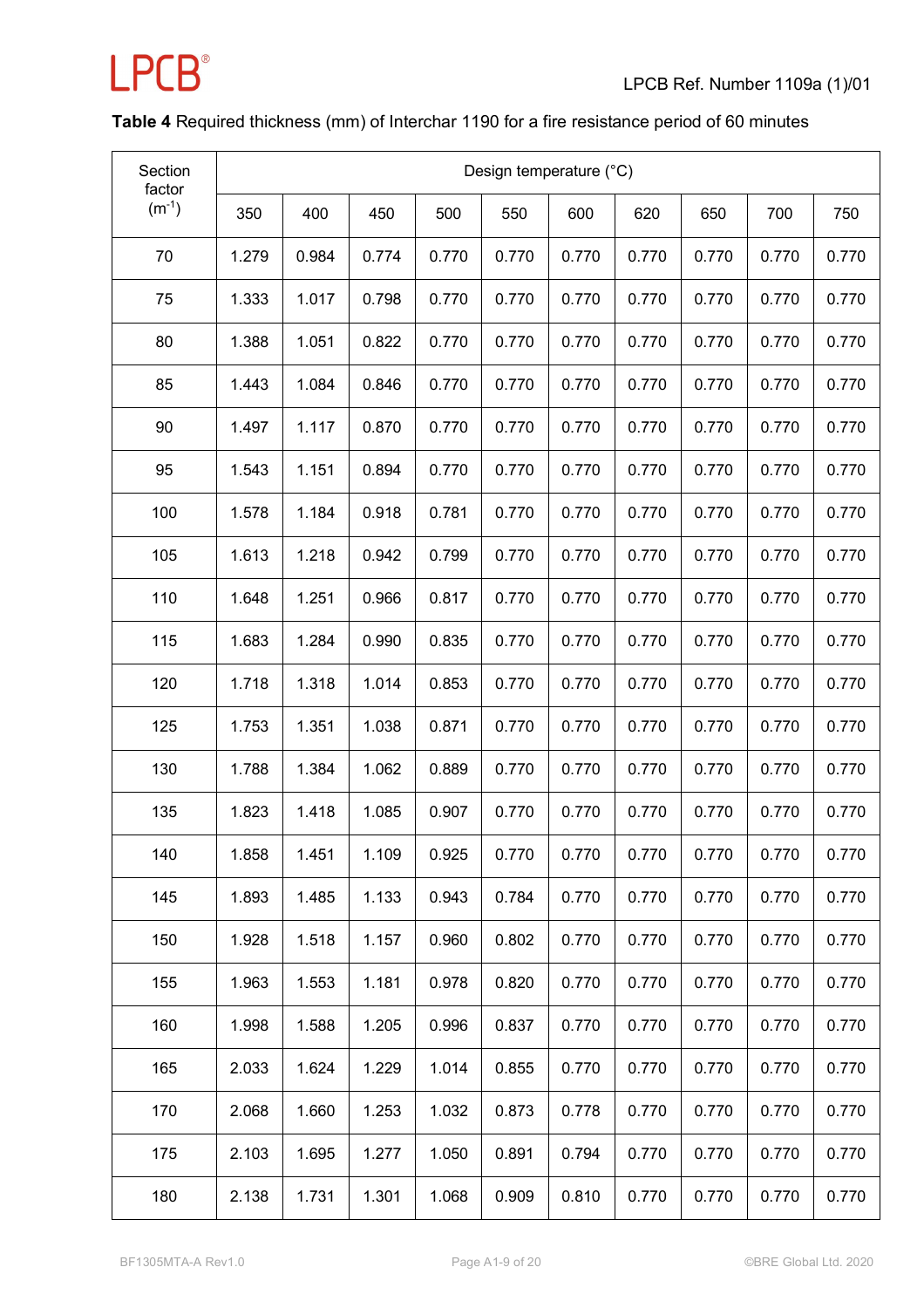| Section<br>factor |       |       |       |       |       | Design temperature (°C) |       |       |       |       |
|-------------------|-------|-------|-------|-------|-------|-------------------------|-------|-------|-------|-------|
| $(m^{-1})$        | 350   | 400   | 450   | 500   | 550   | 600                     | 620   | 650   | 700   | 750   |
| 185               | 2.173 | 1.766 | 1.325 | 1.086 | 0.927 | 0.826                   | 0.785 | 0.770 | 0.770 | 0.770 |
| 190               | 2.208 | 1.802 | 1.349 | 1.104 | 0.945 | 0.843                   | 0.801 | 0.770 | 0.770 | 0.770 |
| 195               | 2.243 | 1.838 | 1.373 | 1.122 | 0.963 | 0.859                   | 0.816 | 0.770 | 0.770 | 0.770 |
| 200               | 2.278 | 1.873 | 1.397 | 1.140 | 0.981 | 0.875                   | 0.832 | 0.770 | 0.770 | 0.770 |
| 205               | 2.313 | 1.909 | 1.421 | 1.158 | 0.999 | 0.892                   | 0.848 | 0.775 | 0.770 | 0.770 |
| 210               | 2.348 | 1.944 | 1.444 | 1.176 | 1.017 | 0.908                   | 0.863 | 0.790 | 0.770 | 0.770 |
| 215               | 2.383 | 1.980 | 1.468 | 1.194 | 1.035 | 0.924                   | 0.879 | 0.805 | 0.770 | 0.770 |
| 220               | 2.418 | 2.016 | 1.492 | 1.212 | 1.053 | 0.940                   | 0.895 | 0.820 | 0.770 | 0.770 |
| 225               | 2.453 | 2.051 | 1.516 | 1.229 | 1.071 | 0.957                   | 0.910 | 0.835 | 0.770 | 0.770 |
| 230               | 2.488 | 2.087 | 1.550 | 1.247 | 1.089 | 0.973                   | 0.926 | 0.850 | 0.770 | 0.770 |
| 235               | 2.523 | 2.122 | 1.592 | 1.265 | 1.106 | 0.989                   | 0.942 | 0.865 | 0.776 | 0.770 |
| 240               | 2.558 | 2.158 | 1.634 | 1.283 | 1.124 | 1.006                   | 0.958 | 0.880 | 0.789 | 0.770 |
| 245               | 2.593 | 2.194 | 1.676 | 1.301 | 1.142 | 1.022                   | 0.973 | 0.895 | 0.802 | 0.770 |
| 250               | 2.628 | 2.229 | 1.718 | 1.319 | 1.160 | 1.038                   | 0.989 | 0.910 | 0.815 | 0.770 |
| 255               | 2.663 | 2.265 | 1.760 | 1.337 | 1.178 | 1.054                   | 1.005 | 0.925 | 0.828 | 0.770 |
| 260               | 2.698 | 2.300 | 1.802 | 1.355 | 1.196 | 1.071                   | 1.020 | 0.940 | 0.841 | 0.770 |
| 265               | 2.733 | 2.336 | 1.844 | 1.373 | 1.214 | 1.087                   | 1.036 | 0.955 | 0.854 | 0.770 |
| 270               | 2.768 | 2.372 | 1.886 | 1.391 | 1.232 | 1.103                   | 1.052 | 0.970 | 0.867 | 0.770 |
| 275               | 2.803 | 2.407 | 1.928 | 1.409 | 1.250 | 1.120                   | 1.067 | 0.985 | 0.880 | 0.770 |
| 280               | 2.838 | 2.443 | 1.970 | 1.427 | 1.268 | 1.136                   | 1.083 | 1.000 | 0.893 | 0.781 |
| 285               | 2.883 | 2.478 | 2.012 | 1.445 | 1.286 | 1.152                   | 1.099 | 1.016 | 0.906 | 0.792 |
| 290               | 2.950 | 2.514 | 2.054 | 1.463 | 1.304 | 1.168                   | 1.114 | 1.031 | 0.919 | 0.804 |
| 295               | 3.016 | 2.550 | 2.096 | 1.481 | 1.322 | 1.185                   | 1.130 | 1.046 | 0.932 | 0.815 |
| 300               | 3.083 | 2.585 | 2.138 | 1.499 | 1.340 | 1.201                   | 1.146 | 1.061 | 0.945 | 0.826 |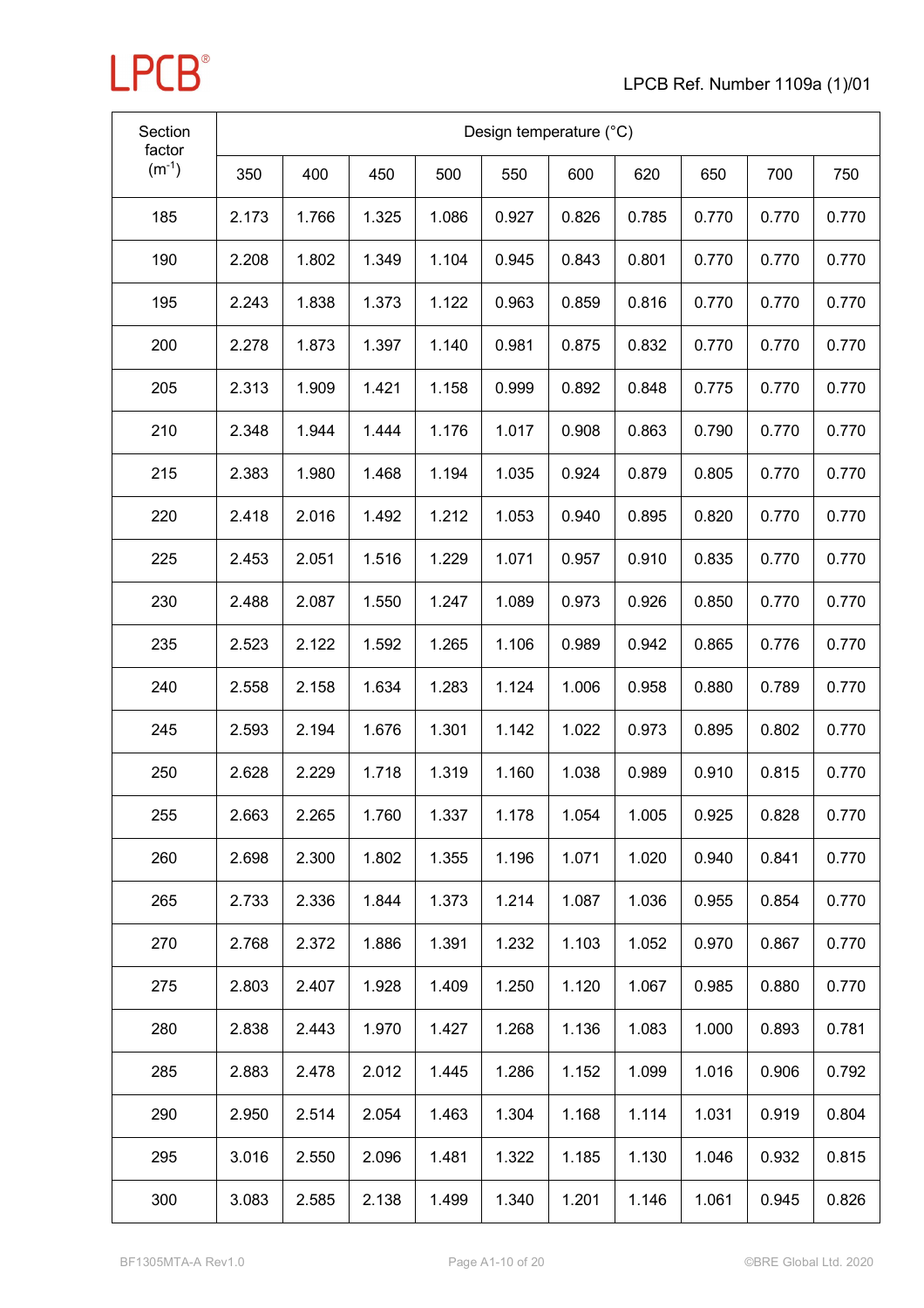

| Section<br>factor | Design temperature (°C) |       |       |       |       |       |       |       |       |       |  |  |  |
|-------------------|-------------------------|-------|-------|-------|-------|-------|-------|-------|-------|-------|--|--|--|
| $(m^{-1})$        | 350                     | 400   | 450   | 500   | 550   | 600   | 620   | 650   | 700   | 750   |  |  |  |
| 305               | 3.150                   | 2.621 | 2.180 | 1.516 | 1.357 | 1.217 | 1.162 | 1.076 | 0.958 | 0.837 |  |  |  |
| 310               | 3.217                   | 2.656 | 2.222 | 1.548 | 1.375 | 1.234 | 1.177 | 1.091 | 0.971 | 0.848 |  |  |  |
| 315               | 3.283                   | 2.692 | 2.264 | 1.601 | 1.393 | 1.250 | 1.193 | 1.106 | 0.984 | 0.860 |  |  |  |
| 320               | 3.350                   | 2.728 | 2.306 | 1.654 | 1.411 | 1.266 | 1.209 | 1.121 | 0.997 | 0.871 |  |  |  |

#### **Table 5** Required thickness (mm) of Interchar 1190 for a fire resistance period of 75 minutes

| Section<br>factor |       |       |       |       |       | Design temperature (°C) |       |       |       |       |
|-------------------|-------|-------|-------|-------|-------|-------------------------|-------|-------|-------|-------|
| $(m^{-1})$        | 350   | 400   | 450   | 500   | 550   | 600                     | 620   | 650   | 700   | 750   |
| 70                | 1.778 | 1.304 | 1.060 | 0.827 | 0.770 | 0.770                   | 0.770 | 0.770 | 0.770 | 0.770 |
| 75                | 1.833 | 1.359 | 1.096 | 0.857 | 0.770 | 0.770                   | 0.770 | 0.770 | 0.770 | 0.770 |
| 80                | 1.887 | 1.415 | 1.133 | 0.887 | 0.773 | 0.770                   | 0.770 | 0.770 | 0.770 | 0.770 |
| 85                | 1.942 | 1.470 | 1.170 | 0.917 | 0.795 | 0.770                   | 0.770 | 0.770 | 0.770 | 0.770 |
| 90                | 1.996 | 1.526 | 1.207 | 0.947 | 0.816 | 0.770                   | 0.770 | 0.770 | 0.770 | 0.770 |
| 95                | 2.051 | 1.568 | 1.243 | 0.977 | 0.838 | 0.770                   | 0.770 | 0.770 | 0.770 | 0.770 |
| 100               | 2.105 | 1.610 | 1.280 | 1.007 | 0.859 | 0.770                   | 0.770 | 0.770 | 0.770 | 0.770 |
| 105               | 2.160 | 1.652 | 1.317 | 1.037 | 0.881 | 0.774                   | 0.770 | 0.770 | 0.770 | 0.770 |
| 110               | 2.214 | 1.694 | 1.353 | 1.067 | 0.902 | 0.792                   | 0.770 | 0.770 | 0.770 | 0.770 |
| 115               | 2.269 | 1.736 | 1.390 | 1.097 | 0.924 | 0.810                   | 0.770 | 0.770 | 0.770 | 0.770 |
| 120               | 2.324 | 1.778 | 1.427 | 1.127 | 0.945 | 0.828                   | 0.786 | 0.770 | 0.770 | 0.770 |
| 125               | 2.378 | 1.820 | 1.464 | 1.157 | 0.967 | 0.846                   | 0.803 | 0.770 | 0.770 | 0.770 |
| 130               | 2.433 | 1.862 | 1.500 | 1.187 | 0.988 | 0.864                   | 0.821 | 0.770 | 0.770 | 0.770 |
| 135               | 2.487 | 1.904 | 1.538 | 1.217 | 1.010 | 0.882                   | 0.839 | 0.770 | 0.770 | 0.770 |
| 140               | 2.542 | 1.946 | 1.576 | 1.247 | 1.031 | 0.901                   | 0.857 | 0.786 | 0.770 | 0.770 |
| 145               | 2.596 | 1.988 | 1.615 | 1.277 | 1.053 | 0.919                   | 0.874 | 0.804 | 0.770 | 0.770 |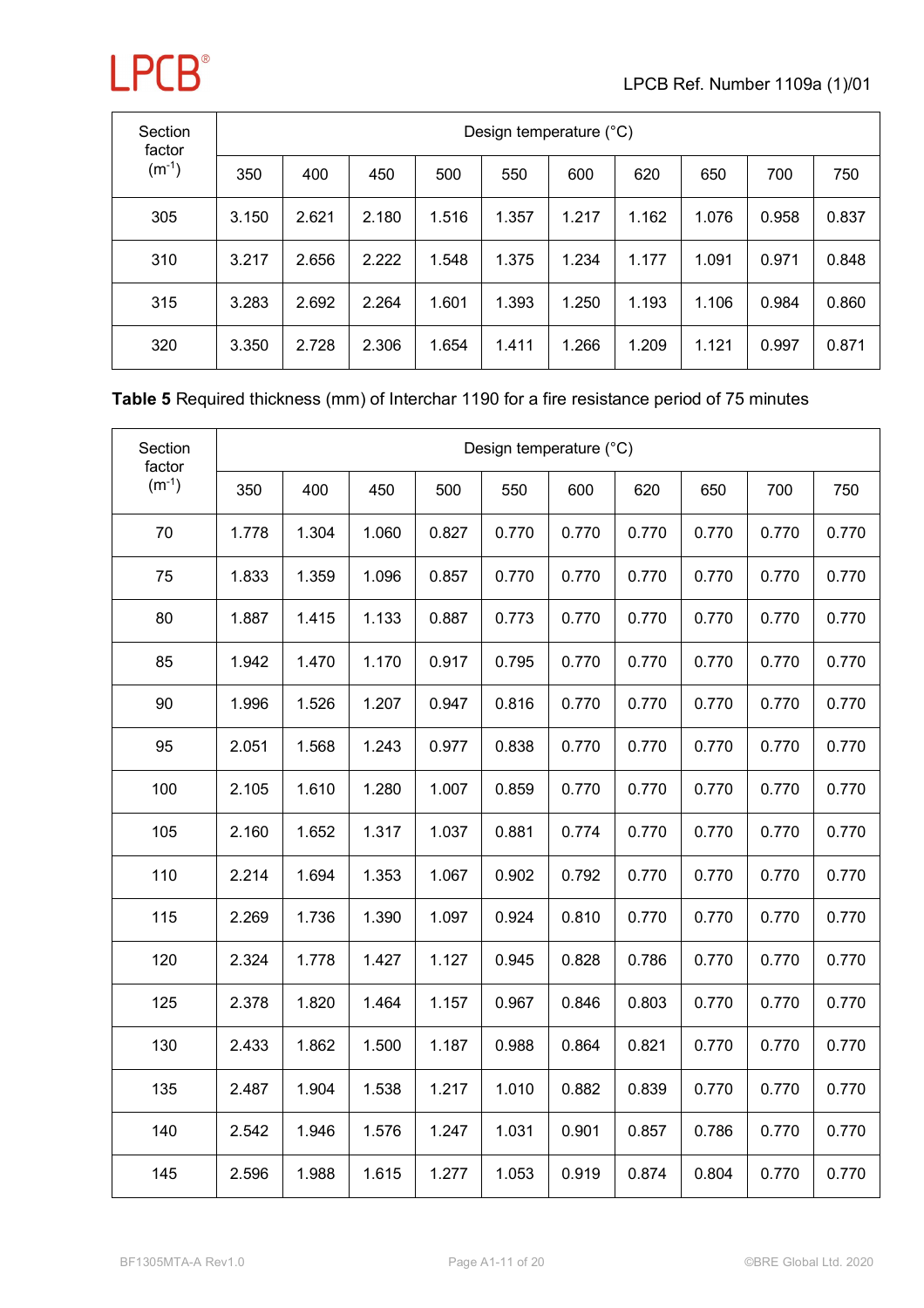| Section<br>factor | Design temperature (°C) |       |       |       |       |       |       |       |       |       |
|-------------------|-------------------------|-------|-------|-------|-------|-------|-------|-------|-------|-------|
| $(m^{-1})$        | 350                     | 400   | 450   | 500   | 550   | 600   | 620   | 650   | 700   | 750   |
| 150               | 2.651                   | 2.031 | 1.653 | 1.307 | 1.075 | 0.937 | 0.892 | 0.821 | 0.770 | 0.770 |
| 155               | 2.706                   | 2.073 | 1.692 | 1.337 | 1.096 | 0.955 | 0.910 | 0.839 | 0.770 | 0.770 |
| 160               | 2.760                   | 2.115 | 1.730 | 1.367 | 1.118 | 0.973 | 0.928 | 0.856 | 0.770 | 0.770 |
| 165               | 2.815                   | 2.157 | 1.769 | 1.397 | 1.139 | 0.991 | 0.945 | 0.873 | 0.774 | 0.770 |
| 170               | 2.868                   | 2.199 | 1.808 | 1.427 | 1.161 | 1.009 | 0.963 | 0.891 | 0.790 | 0.770 |
| 175               | 2.912                   | 2.241 | 1.846 | 1.457 | 1.182 | 1.027 | 0.981 | 0.908 | 0.806 | 0.770 |
| 180               | 2.957                   | 2.283 | 1.885 | 1.487 | 1.204 | 1.045 | 0.999 | 0.926 | 0.822 | 0.770 |
| 185               | 3.001                   | 2.325 | 1.923 | 1.517 | 1.225 | 1.063 | 1.016 | 0.943 | 0.838 | 0.770 |
| 190               | 3.046                   | 2.367 | 1.962 | 1.555 | 1.247 | 1.081 | 1.034 | 0.961 | 0.854 | 0.770 |
| 195               | 3.090                   | 2.409 | 2.000 | 1.598 | 1.268 | 1.099 | 1.052 | 0.978 | 0.870 | 0.770 |
| 200               | 3.135                   | 2.451 | 2.039 | 1.640 | 1.290 | 1.118 | 1.070 | 0.995 | 0.886 | 0.770 |
| 205               | 3.179                   | 2.493 | 2.077 | 1.683 | 1.311 | 1.136 | 1.087 | 1.013 | 0.902 | 0.770 |
| 210               | 3.224                   | 2.535 | 2.116 | 1.725 | 1.333 | 1.154 | 1.105 | 1.030 | 0.918 | 0.785 |
| 215               | 3.268                   | 2.577 | 2.155 | 1.768 | 1.354 | 1.172 | 1.123 | 1.048 | 0.934 | 0.801 |
| 220               | 3.313                   | 2.619 | 2.193 | 1.811 | 1.376 | 1.190 | 1.141 | 1.065 | 0.950 | 0.816 |
| 225               | 3.357                   | 2.661 | 2.232 | 1.853 | 1.397 | 1.208 | 1.158 | 1.083 | 0.966 | 0.831 |
| 230               | 3.402                   | 2.703 | 2.270 | 1.896 | 1.419 | 1.226 | 1.176 | 1.100 | 0.982 | 0.846 |
| 235               | 3.446                   | 2.745 | 2.309 | 1.939 | 1.440 | 1.244 | 1.194 | 1.117 | 0.999 | 0.861 |
| 240               | 3.491                   | 2.787 | 2.347 | 1.981 | 1.462 | 1.262 | 1.212 | 1.135 | 1.015 | 0.876 |
| 245               | 3.535                   | 2.829 | 2.386 | 2.024 | 1.483 | 1.280 | 1.229 | 1.152 | 1.031 | 0.891 |
| 250               | 3.579                   | 2.874 | 2.424 | 2.066 | 1.505 | 1.298 | 1.247 | 1.170 | 1.047 | 0.906 |
| 255               | 3.624                   | 2.931 | 2.463 | 2.109 | 1.526 | 1.317 | 1.265 | 1.187 | 1.063 | 0.921 |
| 260               | 3.668                   | 2.988 | 2.502 | 2.152 | 1.578 | 1.335 | 1.283 | 1.205 | 1.079 | 0.936 |
| 265               | 3.713                   | 3.045 | 2.540 | 2.194 | 1.632 | 1.353 | 1.300 | 1.222 | 1.095 | 0.951 |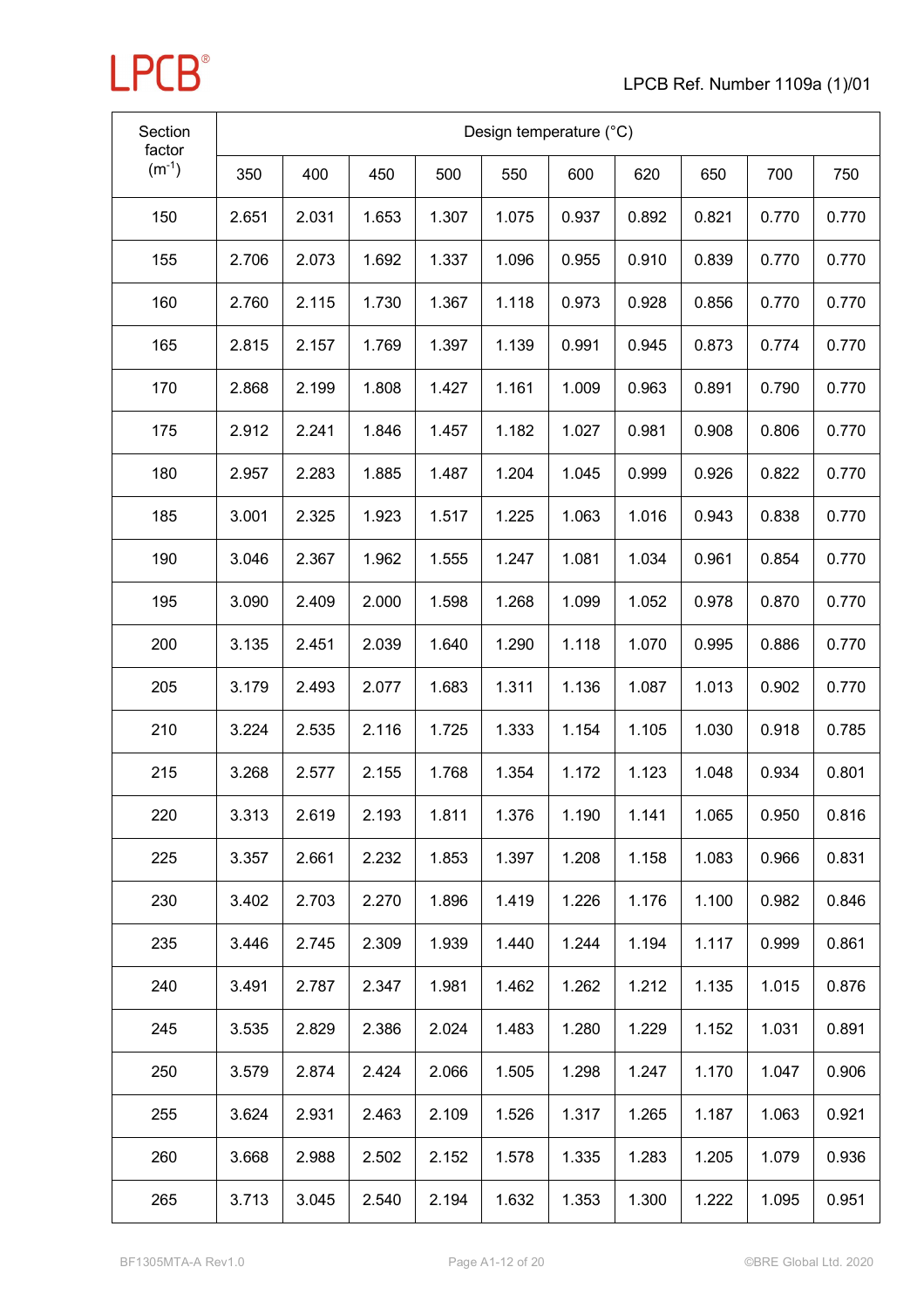| Section<br>factor |       | Design temperature (°C) |       |       |       |       |       |       |       |       |  |  |  |  |
|-------------------|-------|-------------------------|-------|-------|-------|-------|-------|-------|-------|-------|--|--|--|--|
| $(m^{-1})$        | 350   | 400                     | 450   | 500   | 550   | 600   | 620   | 650   | 700   | 750   |  |  |  |  |
| 270               | 3.757 | 3.101                   | 2.579 | 2.237 | 1.686 | 1.371 | 1.318 | 1.239 | 1.111 | 0.966 |  |  |  |  |
| 275               | 3.802 | 3.158                   | 2.617 | 2.279 | 1.739 | 1.389 | 1.336 | 1.257 | 1.127 | 0.981 |  |  |  |  |
| 280               | 3.846 | 3.215                   | 2.656 | 2.322 | 1.793 | 1.407 | 1.354 | 1.274 | 1.143 | 0.996 |  |  |  |  |
| 285               | 3.891 | 3.271                   | 2.694 | 2.365 | 1.847 | 1.425 | 1.371 | 1.292 | 1.159 | 1.011 |  |  |  |  |
| 290               | 3.935 | 3.328                   | 2.733 | 2.407 | 1.901 | 1.443 | 1.389 | 1.309 | 1.175 | 1.026 |  |  |  |  |
| 295               | 3.980 | 3.385                   | 2.771 | 2.450 | 1.954 | 1.461 | 1.407 | 1.327 | 1.191 | 1.041 |  |  |  |  |
| 300               | 4.024 | 3.442                   | 2.810 | 2.492 | 2.008 | 1.479 | 1.425 | 1.344 | 1.207 | 1.056 |  |  |  |  |
| 305               | 4.069 | 3.498                   | 2.849 | 2.535 | 2.062 | 1.497 | 1.442 | 1.361 | 1.223 | 1.071 |  |  |  |  |
| 310               | 4.113 | 3.555                   | 2.909 | 2.578 | 2.115 | 1.515 | 1.460 | 1.379 | 1.239 | 1.086 |  |  |  |  |
| 315               | 4.158 | 3.612                   | 2.982 | 2.620 | 2.169 | 1.548 | 1.478 | 1.396 | 1.255 | 1.101 |  |  |  |  |
| 320               | 4.202 | 3.668                   | 3.055 | 2.663 | 2.223 | 1.612 | 1.496 | 1.414 | 1.271 | 1.116 |  |  |  |  |

| Section<br>factor | Design temperature (°C) |       |       |       |       |       |       |       |       |       |  |  |  |
|-------------------|-------------------------|-------|-------|-------|-------|-------|-------|-------|-------|-------|--|--|--|
| $(m^{-1})$        | 350                     | 400   | 450   | 500   | 550   | 600   | 620   | 650   | 700   | 750   |  |  |  |
| 70                | 2.327                   | 1.610 | 1.339 | 1.124 | 0.936 | 0.770 | 0.770 | 0.770 | 0.770 | 0.770 |  |  |  |
| 75                | 2.405                   | 1.676 | 1.396 | 1.163 | 0.967 | 0.793 | 0.770 | 0.770 | 0.770 | 0.770 |  |  |  |
| 80                | 2.482                   | 1.743 | 1.453 | 1.203 | 0.998 | 0.820 | 0.785 | 0.770 | 0.770 | 0.770 |  |  |  |
| 85                | 2.560                   | 1.809 | 1.510 | 1.242 | 1.029 | 0.847 | 0.808 | 0.770 | 0.770 | 0.770 |  |  |  |
| 90                | 2.638                   | 1.875 | 1.564 | 1.282 | 1.060 | 0.873 | 0.832 | 0.783 | 0.770 | 0.770 |  |  |  |
| 95                | 2.716                   | 1.941 | 1.615 | 1.322 | 1.091 | 0.900 | 0.856 | 0.803 | 0.770 | 0.770 |  |  |  |
| 100               | 2.794                   | 2.008 | 1.667 | 1.361 | 1.122 | 0.927 | 0.879 | 0.822 | 0.770 | 0.770 |  |  |  |
| 105               | 2.868                   | 2.074 | 1.718 | 1.401 | 1.153 | 0.953 | 0.903 | 0.842 | 0.770 | 0.770 |  |  |  |
| 110               | 2.918                   | 2.140 | 1.770 | 1.440 | 1.184 | 0.980 | 0.926 | 0.861 | 0.776 | 0.770 |  |  |  |

**LPCB**<sup>®</sup>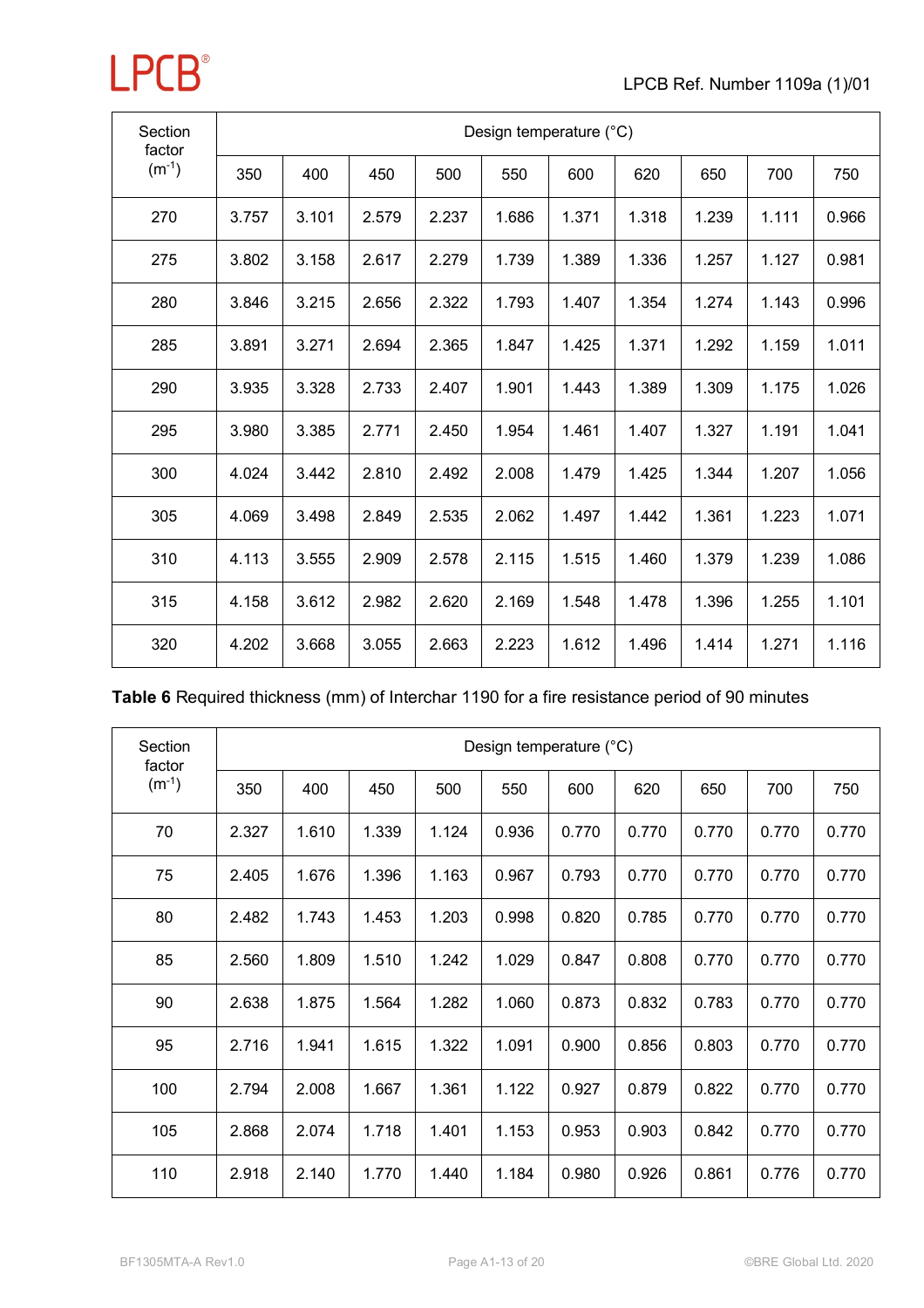| Section<br>factor | Design temperature (°C) |       |       |       |       |       |       |       |       |       |
|-------------------|-------------------------|-------|-------|-------|-------|-------|-------|-------|-------|-------|
| $(m^{-1})$        | 350                     | 400   | 450   | 500   | 550   | 600   | 620   | 650   | 700   | 750   |
| 115               | 2.969                   | 2.206 | 1.821 | 1.480 | 1.215 | 1.007 | 0.950 | 0.881 | 0.794 | 0.770 |
| 120               | 3.019                   | 2.273 | 1.873 | 1.519 | 1.247 | 1.033 | 0.974 | 0.900 | 0.811 | 0.770 |
| 125               | 3.070                   | 2.339 | 1.925 | 1.560 | 1.278 | 1.060 | 0.997 | 0.920 | 0.829 | 0.770 |
| 130               | 3.120                   | 2.405 | 1.976 | 1.601 | 1.309 | 1.087 | 1.021 | 0.939 | 0.846 | 0.770 |
| 135               | 3.170                   | 2.472 | 2.028 | 1.642 | 1.340 | 1.114 | 1.045 | 0.959 | 0.864 | 0.770 |
| 140               | 3.221                   | 2.538 | 2.079 | 1.683 | 1.371 | 1.140 | 1.068 | 0.978 | 0.882 | 0.770 |
| 145               | 3.271                   | 2.604 | 2.131 | 1.724 | 1.402 | 1.167 | 1.092 | 0.998 | 0.899 | 0.787 |
| 150               | 3.322                   | 2.670 | 2.182 | 1.765 | 1.433 | 1.194 | 1.116 | 1.017 | 0.917 | 0.804 |
| 155               | 3.372                   | 2.737 | 2.234 | 1.805 | 1.464 | 1.220 | 1.139 | 1.037 | 0.934 | 0.821 |
| 160               | 3.422                   | 2.803 | 2.286 | 1.846 | 1.495 | 1.247 | 1.163 | 1.056 | 0.952 | 0.838 |
| 165               | 3.473                   | 2.867 | 2.337 | 1.887 | 1.526 | 1.274 | 1.187 | 1.076 | 0.970 | 0.855 |
| 170               | 3.523                   | 2.914 | 2.389 | 1.928 | 1.571 | 1.300 | 1.210 | 1.095 | 0.987 | 0.872 |
| 175               | 3.574                   | 2.960 | 2.440 | 1.969 | 1.616 | 1.327 | 1.234 | 1.115 | 1.005 | 0.889 |
| 180               | 3.624                   | 3.007 | 2.492 | 2.010 | 1.661 | 1.354 | 1.257 | 1.134 | 1.022 | 0.906 |
| 185               | 3.674                   | 3.053 | 2.543 | 2.051 | 1.706 | 1.380 | 1.281 | 1.154 | 1.040 | 0.923 |
| 190               | 3.725                   | 3.100 | 2.595 | 2.092 | 1.751 | 1.407 | 1.305 | 1.173 | 1.058 | 0.939 |
| 195               | 3.775                   | 3.147 | 2.646 | 2.133 | 1.796 | 1.434 | 1.328 | 1.193 | 1.075 | 0.956 |
| 200               | 3.826                   | 3.193 | 2.698 | 2.174 | 1.841 | 1.460 | 1.352 | 1.212 | 1.093 | 0.973 |
| 205               | 3.876                   | 3.240 | 2.750 | 2.214 | 1.886 | 1.487 | 1.376 | 1.232 | 1.110 | 0.990 |
| 210               | 3.926                   | 3.287 | 2.801 | 2.255 | 1.932 | 1.514 | 1.399 | 1.251 | 1.128 | 1.007 |
| 215               | 3.977                   | 3.333 | 2.853 | 2.296 | 1.977 | 1.552 | 1.423 | 1.271 | 1.146 | 1.024 |
| 220               | 4.027                   | 3.380 | 2.906 | 2.337 | 2.022 | 1.603 | 1.447 | 1.290 | 1.163 | 1.041 |
| 225               | 4.078                   | 3.426 | 2.959 | 2.378 | 2.067 | 1.654 | 1.470 | 1.310 | 1.181 | 1.058 |
| 230               | 4.128                   | 3.473 | 3.012 | 2.419 | 2.112 | 1.705 | 1.494 | 1.329 | 1.198 | 1.075 |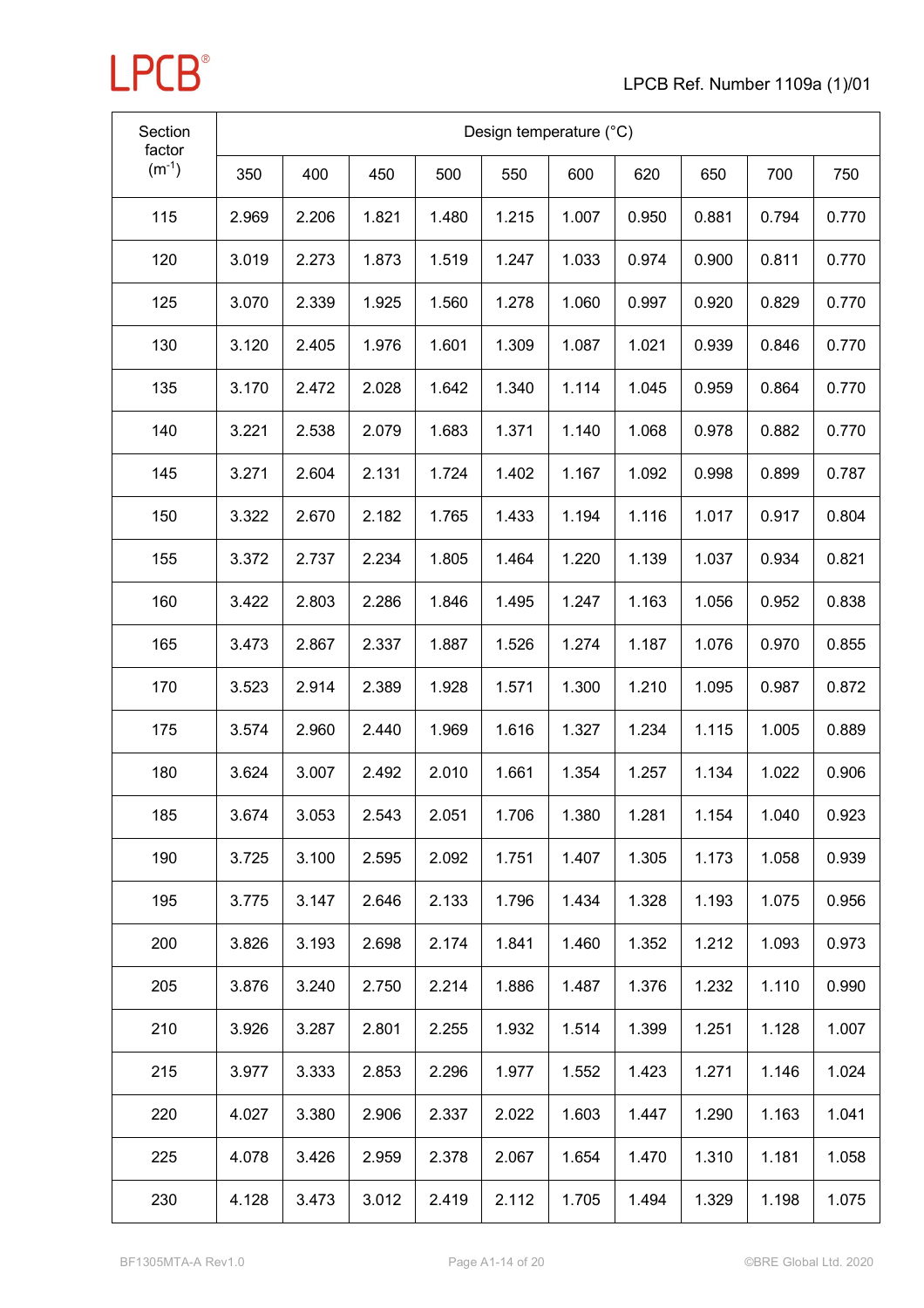

| Section<br>factor | Design temperature (°C)      |       |       |       |       |       |       |       |       |       |  |  |  |
|-------------------|------------------------------|-------|-------|-------|-------|-------|-------|-------|-------|-------|--|--|--|
| $(m^{-1})$        | 350                          | 400   | 450   | 500   | 550   | 600   | 620   | 650   | 700   | 750   |  |  |  |
| 235               | 4.178                        | 3.520 | 3.065 | 2.460 | 2.157 | 1.756 | 1.518 | 1.349 | 1.216 | 1.092 |  |  |  |
| 240               | 4.229                        | 3.566 | 3.118 | 2.501 | 2.202 | 1.807 | 1.560 | 1.368 | 1.234 | 1.109 |  |  |  |
| 245               | 4.279                        | 3.613 | 3.171 | 2.542 | 2.247 | 1.859 | 1.616 | 1.388 | 1.251 | 1.125 |  |  |  |
| 250               | 4.330                        | 3.660 | 3.224 | 2.582 | 2.292 | 1.910 | 1.672 | 1.407 | 1.269 | 1.142 |  |  |  |
| 255               |                              | 3.706 | 3.277 | 2.623 | 2.337 | 1.961 | 1.729 | 1.427 | 1.286 | 1.159 |  |  |  |
| 260               | $\overline{\phantom{0}}$     | 3.753 | 3.330 | 2.664 | 2.382 | 2.012 | 1.785 | 1.446 | 1.304 | 1.176 |  |  |  |
| 265               | $\overline{\phantom{0}}$     | 3.799 | 3.383 | 2.705 | 2.428 | 2.063 | 1.841 | 1.466 | 1.322 | 1.193 |  |  |  |
| 270               |                              | 3.846 | 3.437 | 2.746 | 2.473 | 2.114 | 1.898 | 1.485 | 1.339 | 1.210 |  |  |  |
| 275               | $\blacksquare$               | 3.893 | 3.490 | 2.787 | 2.518 | 2.165 | 1.954 | 1.505 | 1.357 | 1.227 |  |  |  |
| 280               |                              | 3.939 | 3.543 | 2.828 | 2.563 | 2.216 | 2.010 | 1.524 | 1.374 | 1.244 |  |  |  |
| 285               |                              | 3.986 | 3.596 | 2.878 | 2.608 | 2.267 | 2.066 | 1.585 | 1.392 | 1.261 |  |  |  |
| 290               | $\overline{\phantom{0}}$     | 4.032 | 3.649 | 2.971 | 2.653 | 2.318 | 2.123 | 1.656 | 1.410 | 1.278 |  |  |  |
| 295               | $\blacksquare$               | 4.079 | 3.702 | 3.064 | 2.698 | 2.369 | 2.179 | 1.726 | 1.427 | 1.295 |  |  |  |
| 300               | $\blacksquare$               | 4.126 | 3.755 | 3.157 | 2.743 | 2.420 | 2.235 | 1.796 | 1.445 | 1.311 |  |  |  |
| 305               |                              | 4.172 | 3.808 | 3.250 | 2.788 | 2.471 | 2.291 | 1.866 | 1.462 | 1.328 |  |  |  |
| 310               | $\qquad \qquad \blacksquare$ | 4.219 | 3.861 | 3.343 | 2.833 | 2.522 | 2.348 | 1.936 | 1.480 | 1.345 |  |  |  |
| 315               | -                            | 4.266 | 3.914 | 3.435 | 2.900 | 2.573 | 2.404 | 2.006 | 1.498 | 1.362 |  |  |  |
| 320               | $\overline{\phantom{0}}$     | 4.312 | 3.968 | 3.528 | 3.002 | 2.624 | 2.460 | 2.076 | 1.515 | 1.379 |  |  |  |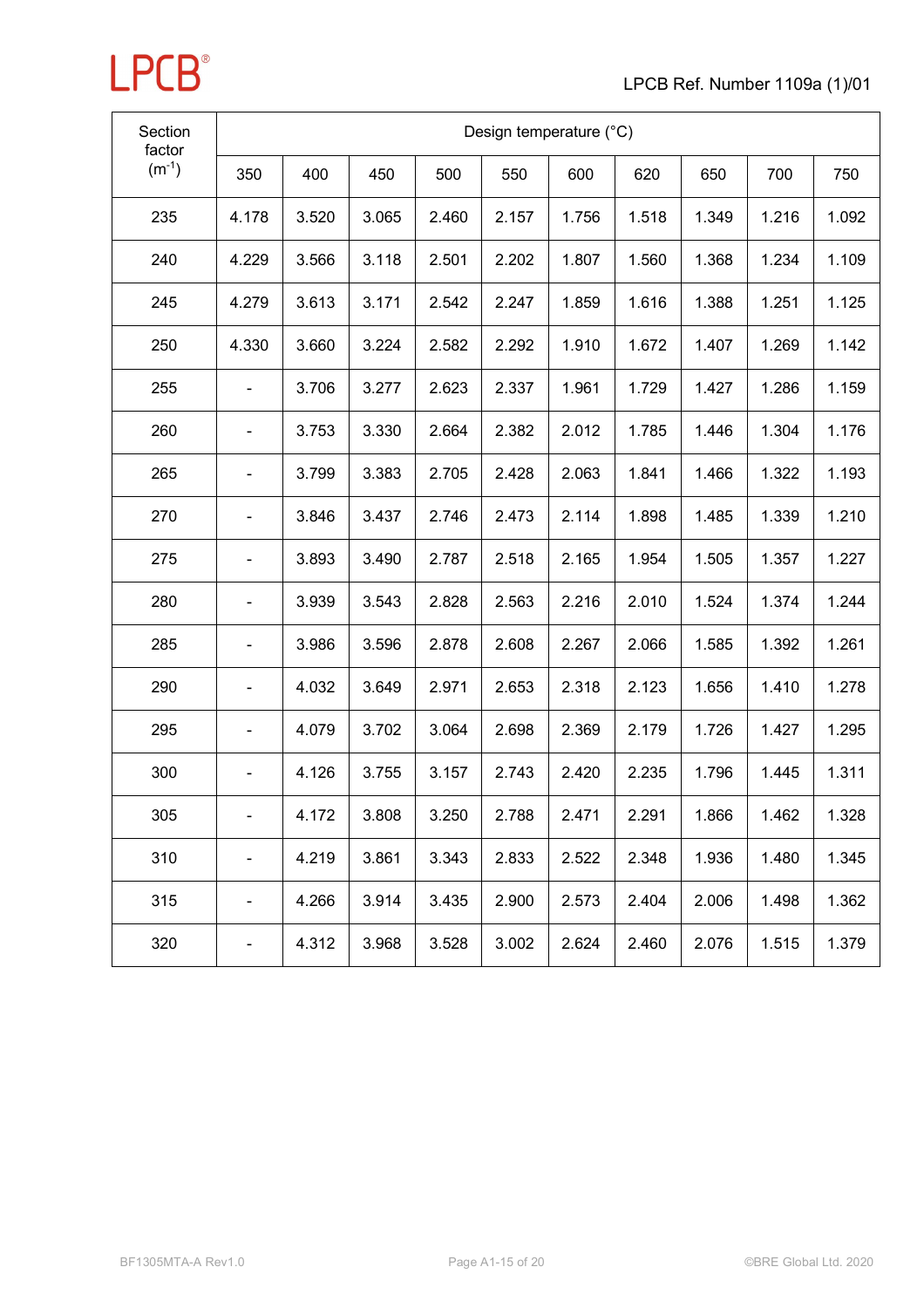

### **Table 7** Required thickness (mm) of Interchar 1190 for a fire resistance period of 105 minutes

| Section<br>factor | Design temperature (°C) |       |       |       |       |       |       |       |       |       |
|-------------------|-------------------------|-------|-------|-------|-------|-------|-------|-------|-------|-------|
| $(m^{-1})$        | 350                     | 400   | 450   | 500   | 550   | 600   | 620   | 650   | 700   | 750   |
| 70                | 2.859                   | 2.294 | 1.617 | 1.378 | 1.181 | 1.001 | 0.931 | 0.801 | 0.770 | 0.770 |
| 75                | 2.917                   | 2.374 | 1.690 | 1.437 | 1.224 | 1.033 | 0.962 | 0.832 | 0.770 | 0.770 |
| 80                | 2.974                   | 2.455 | 1.764 | 1.495 | 1.267 | 1.066 | 0.994 | 0.863 | 0.782 | 0.770 |
| 85                | 3.031                   | 2.536 | 1.838 | 1.555 | 1.310 | 1.099 | 1.026 | 0.894 | 0.805 | 0.770 |
| 90                | 3.089                   | 2.616 | 1.911 | 1.615 | 1.353 | 1.131 | 1.057 | 0.924 | 0.828 | 0.770 |
| 95                | 3.146                   | 2.697 | 1.985 | 1.675 | 1.395 | 1.164 | 1.089 | 0.955 | 0.851 | 0.772 |
| 100               | 3.203                   | 2.778 | 2.059 | 1.735 | 1.438 | 1.196 | 1.121 | 0.986 | 0.874 | 0.791 |
| 105               | 3.260                   | 2.858 | 2.132 | 1.795 | 1.481 | 1.229 | 1.152 | 1.017 | 0.897 | 0.809 |
| 110               | 3.318                   | 2.911 | 2.206 | 1.855 | 1.524 | 1.262 | 1.184 | 1.048 | 0.920 | 0.827 |
| 115               | 3.375                   | 2.962 | 2.279 | 1.915 | 1.574 | 1.294 | 1.216 | 1.079 | 0.943 | 0.845 |
| 120               | 3.432                   | 3.013 | 2.353 | 1.975 | 1.624 | 1.327 | 1.247 | 1.110 | 0.966 | 0.863 |
| 125               | 3.490                   | 3.065 | 2.427 | 2.035 | 1.675 | 1.359 | 1.279 | 1.141 | 0.989 | 0.882 |
| 130               | 3.547                   | 3.116 | 2.500 | 2.095 | 1.726 | 1.392 | 1.311 | 1.171 | 1.012 | 0.900 |
| 135               | 3.604                   | 3.167 | 2.574 | 2.155 | 1.776 | 1.425 | 1.342 | 1.202 | 1.035 | 0.918 |
| 140               | 3.662                   | 3.219 | 2.648 | 2.215 | 1.827 | 1.457 | 1.374 | 1.233 | 1.058 | 0.936 |
| 145               | 3.719                   | 3.270 | 2.721 | 2.275 | 1.878 | 1.490 | 1.406 | 1.264 | 1.081 | 0.954 |
| 150               | 3.776                   | 3.321 | 2.795 | 2.335 | 1.928 | 1.522 | 1.437 | 1.295 | 1.104 | 0.973 |
| 155               | 3.833                   | 3.372 | 2.867 | 2.395 | 1.979 | 1.567 | 1.469 | 1.326 | 1.127 | 0.991 |
| 160               | 3.891                   | 3.424 | 2.923 | 2.455 | 2.030 | 1.615 | 1.501 | 1.357 | 1.150 | 1.009 |
| 165               | 3.948                   | 3.475 | 2.979 | 2.515 | 2.080 | 1.662 | 1.535 | 1.388 | 1.173 | 1.027 |
| 170               | 4.005                   | 3.526 | 3.035 | 2.575 | 2.131 | 1.710 | 1.583 | 1.418 | 1.196 | 1.045 |
| 175               | 4.063                   | 3.578 | 3.091 | 2.635 | 2.182 | 1.757 | 1.632 | 1.449 | 1.219 | 1.064 |
| 180               | 4.120                   | 3.629 | 3.147 | 2.695 | 2.232 | 1.805 | 1.681 | 1.480 | 1.242 | 1.082 |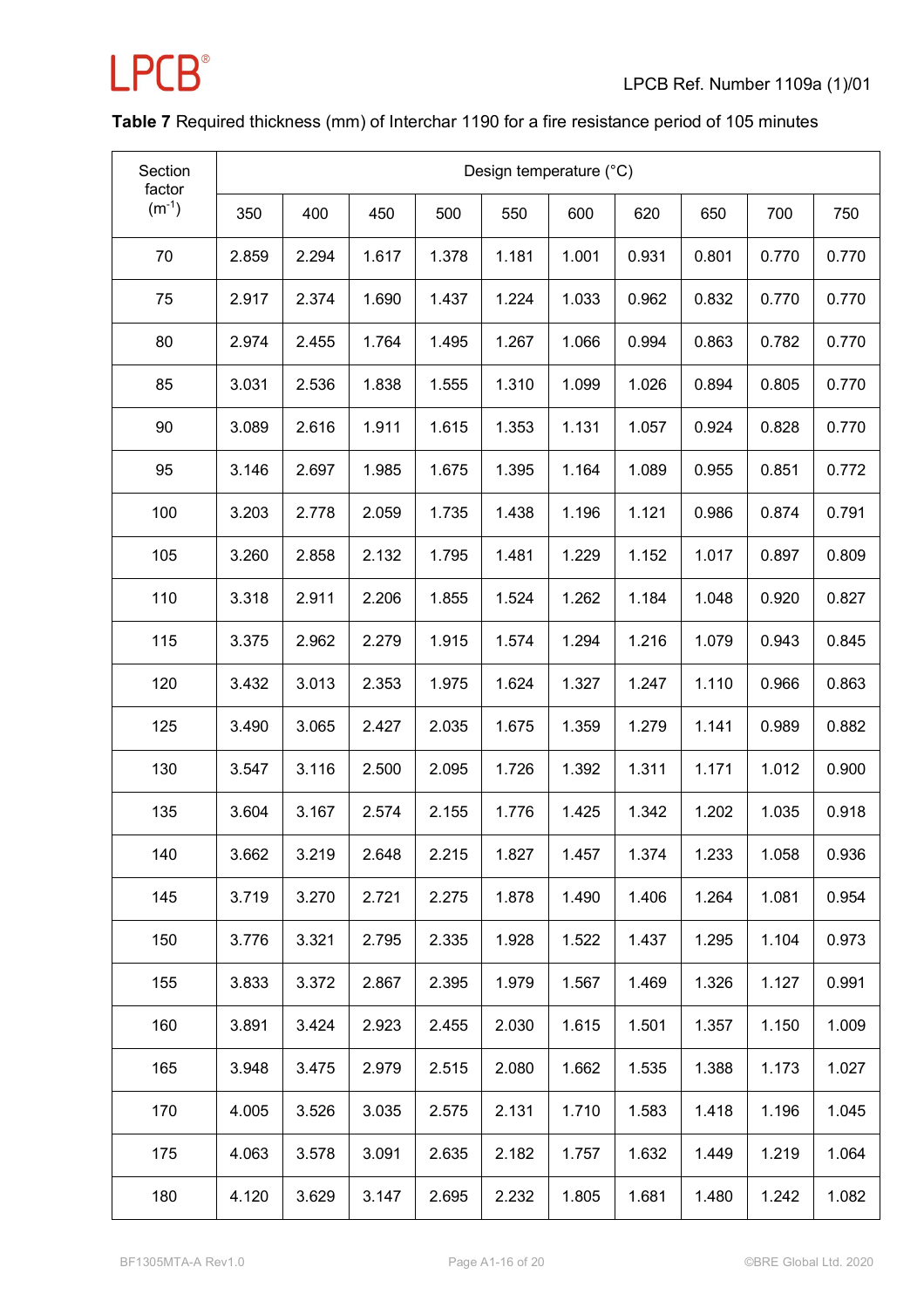| Section<br>factor |                              | Design temperature (°C)      |                          |       |       |       |       |       |       |       |  |
|-------------------|------------------------------|------------------------------|--------------------------|-------|-------|-------|-------|-------|-------|-------|--|
| $(m^{-1})$        | 350                          | 400                          | 450                      | 500   | 550   | 600   | 620   | 650   | 700   | 750   |  |
| 185               | 4.177                        | 3.680                        | 3.203                    | 2.755 | 2.283 | 1.852 | 1.729 | 1.511 | 1.265 | 1.100 |  |
| 190               | 4.235                        | 3.731                        | 3.259                    | 2.816 | 2.334 | 1.900 | 1.778 | 1.551 | 1.288 | 1.118 |  |
| 195               | 4.292                        | 3.783                        | 3.315                    | 2.874 | 2.384 | 1.947 | 1.827 | 1.603 | 1.311 | 1.136 |  |
| 200               | 4.349                        | 3.834                        | 3.371                    | 2.928 | 2.435 | 1.995 | 1.875 | 1.654 | 1.334 | 1.155 |  |
| 205               |                              | 3.885                        | 3.427                    | 2.983 | 2.486 | 2.042 | 1.924 | 1.705 | 1.357 | 1.173 |  |
| 210               |                              | 3.937                        | 3.483                    | 3.037 | 2.536 | 2.090 | 1.972 | 1.756 | 1.380 | 1.191 |  |
| 215               | $\qquad \qquad \blacksquare$ | 3.988                        | 3.539                    | 3.091 | 2.587 | 2.137 | 2.021 | 1.808 | 1.403 | 1.209 |  |
| 220               |                              | 4.039                        | 3.595                    | 3.145 | 2.638 | 2.185 | 2.070 | 1.859 | 1.426 | 1.227 |  |
| 225               | $\overline{\phantom{0}}$     | 4.091                        | 3.650                    | 3.199 | 2.688 | 2.232 | 2.118 | 1.910 | 1.449 | 1.246 |  |
| 230               | $\overline{\phantom{0}}$     | 4.142                        | 3.706                    | 3.253 | 2.739 | 2.280 | 2.167 | 1.962 | 1.472 | 1.264 |  |
| 235               | $\blacksquare$               | 4.193                        | 3.762                    | 3.308 | 2.790 | 2.327 | 2.216 | 2.013 | 1.495 | 1.282 |  |
| 240               |                              | 4.244                        | 3.818                    | 3.362 | 2.840 | 2.375 | 2.264 | 2.064 | 1.519 | 1.300 |  |
| 245               | $\qquad \qquad \blacksquare$ | 4.296                        | 3.874                    | 3.416 | 2.906 | 2.422 | 2.313 | 2.116 | 1.565 | 1.318 |  |
| 250               | $\overline{\phantom{0}}$     | 4.347                        | 3.930                    | 3.470 | 2.983 | 2.470 | 2.362 | 2.167 | 1.627 | 1.337 |  |
| 255               | $\blacksquare$               | $\qquad \qquad \blacksquare$ | 3.986                    | 3.524 | 3.059 | 2.517 | 2.410 | 2.218 | 1.689 | 1.355 |  |
| 260               |                              | -                            | 4.042                    | 3.578 | 3.136 | 2.565 | 2.459 | 2.269 | 1.751 | 1.373 |  |
| 265               | ۰                            | -                            | 4.098                    | 3.633 | 3.213 | 2.612 | 2.508 | 2.321 | 1.813 | 1.391 |  |
| 270               | ٠                            | ۰                            | 4.154                    | 3.687 | 3.290 | 2.659 | 2.556 | 2.372 | 1.874 | 1.410 |  |
| 275               |                              | -                            | 4.210                    | 3.741 | 3.366 | 2.707 | 2.605 | 2.423 | 1.936 | 1.428 |  |
| 280               |                              |                              | 4.266                    | 3.795 | 3.443 | 2.754 | 2.653 | 2.475 | 1.998 | 1.446 |  |
| 285               |                              | -                            | 4.322                    | 3.849 | 3.520 | 2.802 | 2.702 | 2.526 | 2.060 | 1.464 |  |
| 290               | ۰                            |                              | -                        | 3.904 | 3.596 | 2.849 | 2.751 | 2.577 | 2.122 | 1.482 |  |
| 295               |                              |                              | $\overline{\phantom{a}}$ | 3.958 | 3.673 | 2.962 | 2.799 | 2.628 | 2.184 | 1.501 |  |
| 300               |                              |                              |                          | 4.012 | 3.750 | 3.098 | 2.848 | 2.680 | 2.246 | 1.519 |  |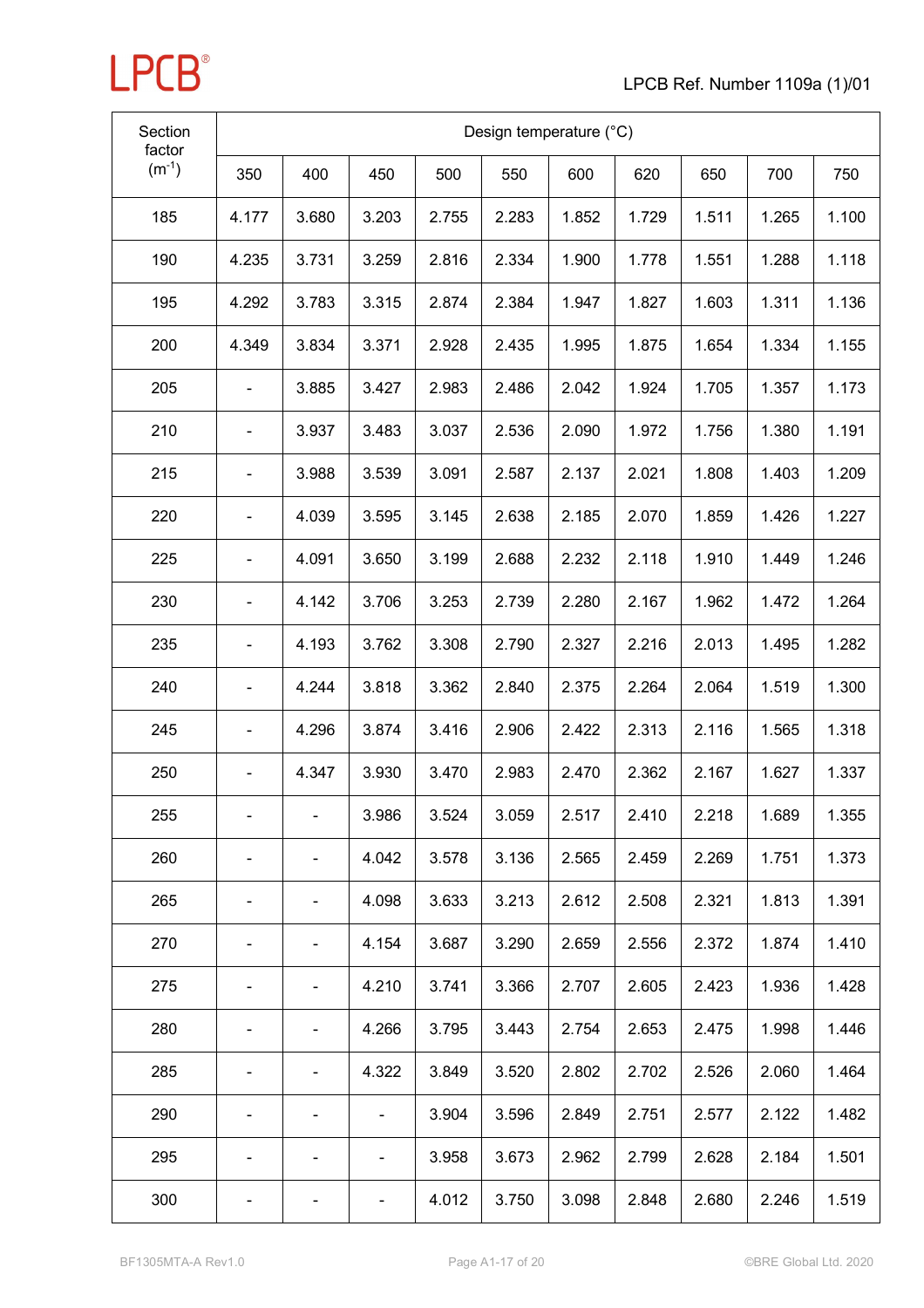

| Section<br>factor |                          | Design temperature (°C) |                          |       |       |       |       |       |       |       |  |  |  |  |
|-------------------|--------------------------|-------------------------|--------------------------|-------|-------|-------|-------|-------|-------|-------|--|--|--|--|
| $(m^{-1})$        | 350                      | 400                     | 450                      | 500   | 550   | 600   | 620   | 650   | 700   | 750   |  |  |  |  |
| 305               | $\blacksquare$           |                         | -                        | 4.066 | 3.826 | 3.234 | 2.964 | 2.731 | 2.308 | 1.566 |  |  |  |  |
| 310               | $\overline{\phantom{a}}$ |                         | $\overline{\phantom{a}}$ | 4.120 | 3.903 | 3.370 | 3.105 | 2.782 | 2.370 | 1.643 |  |  |  |  |
| 315               | ۰                        |                         |                          | 4.174 | 3.980 | 3.506 | 3.246 | 2.834 | 2.432 | 1.719 |  |  |  |  |
| 320               | ۰                        |                         | ٠                        | 4.229 | 4.056 | 3.641 | 3.388 | 2.931 | 2.493 | 1.795 |  |  |  |  |

#### **Table 8** Required thickness (mm) of Interchar 1190 for a fire resistance period of 120 minutes

| Section<br>factor |                          |       |       |       |       | Design temperature (°C) |       |       |       |       |
|-------------------|--------------------------|-------|-------|-------|-------|-------------------------|-------|-------|-------|-------|
| $(m^{-1})$        | 350                      | 400   | 450   | 500   | 550   | 600                     | 620   | 650   | 700   | 750   |
| 70                | $\blacksquare$           | 2.838 | 2.291 | 1.641 | 1.420 | 1.233                   | 1.163 | 1.063 | 0.831 | 0.770 |
| 75                | $\frac{1}{2}$            | 2.897 | 2.382 | 1.720 | 1.481 | 1.280                   | 1.205 | 1.097 | 0.865 | 0.784 |
| 80                | $\overline{\phantom{0}}$ | 2.956 | 2.473 | 1.800 | 1.545 | 1.326                   | 1.246 | 1.131 | 0.899 | 0.810 |
| 85                | ÷,                       | 3.015 | 2.564 | 1.879 | 1.612 | 1.373                   | 1.288 | 1.165 | 0.932 | 0.836 |
| 90                | ÷,                       | 3.073 | 2.655 | 1.959 | 1.680 | 1.420                   | 1.330 | 1.199 | 0.966 | 0.862 |
| 95                | $\overline{\phantom{0}}$ | 3.132 | 2.746 | 2.038 | 1.748 | 1.466                   | 1.371 | 1.233 | 0.999 | 0.888 |
| 100               | ÷,                       | 3.191 | 2.837 | 2.118 | 1.815 | 1.513                   | 1.413 | 1.266 | 1.033 | 0.913 |
| 105               | ÷,                       | 3.250 | 2.903 | 2.198 | 1.883 | 1.568                   | 1.455 | 1.300 | 1.066 | 0.939 |
| 110               | $\overline{\phantom{0}}$ | 3.309 | 2.960 | 2.277 | 1.950 | 1.627                   | 1.496 | 1.334 | 1.100 | 0.965 |
| 115               | ÷,                       | 3.368 | 3.017 | 2.357 | 2.018 | 1.686                   | 1.541 | 1.368 | 1.133 | 0.991 |
| 120               | $\blacksquare$           | 3.427 | 3.075 | 2.436 | 2.085 | 1.745                   | 1.598 | 1.402 | 1.167 | 1.017 |
| 125               | $\blacksquare$           | 3.486 | 3.132 | 2.516 | 2.153 | 1.803                   | 1.654 | 1.435 | 1.200 | 1.043 |
| 130               | $\frac{1}{2}$            | 3.545 | 3.189 | 2.595 | 2.221 | 1.862                   | 1.710 | 1.469 | 1.234 | 1.068 |
| 135               | ä,                       | 3.603 | 3.246 | 2.675 | 2.288 | 1.921                   | 1.766 | 1.503 | 1.267 | 1.094 |
| 140               | $\blacksquare$           | 3.662 | 3.303 | 2.754 | 2.356 | 1.980                   | 1.822 | 1.542 | 1.301 | 1.120 |
| 145               | -                        | 3.721 | 3.360 | 2.834 | 2.423 | 2.039                   | 1.879 | 1.596 | 1.335 | 1.146 |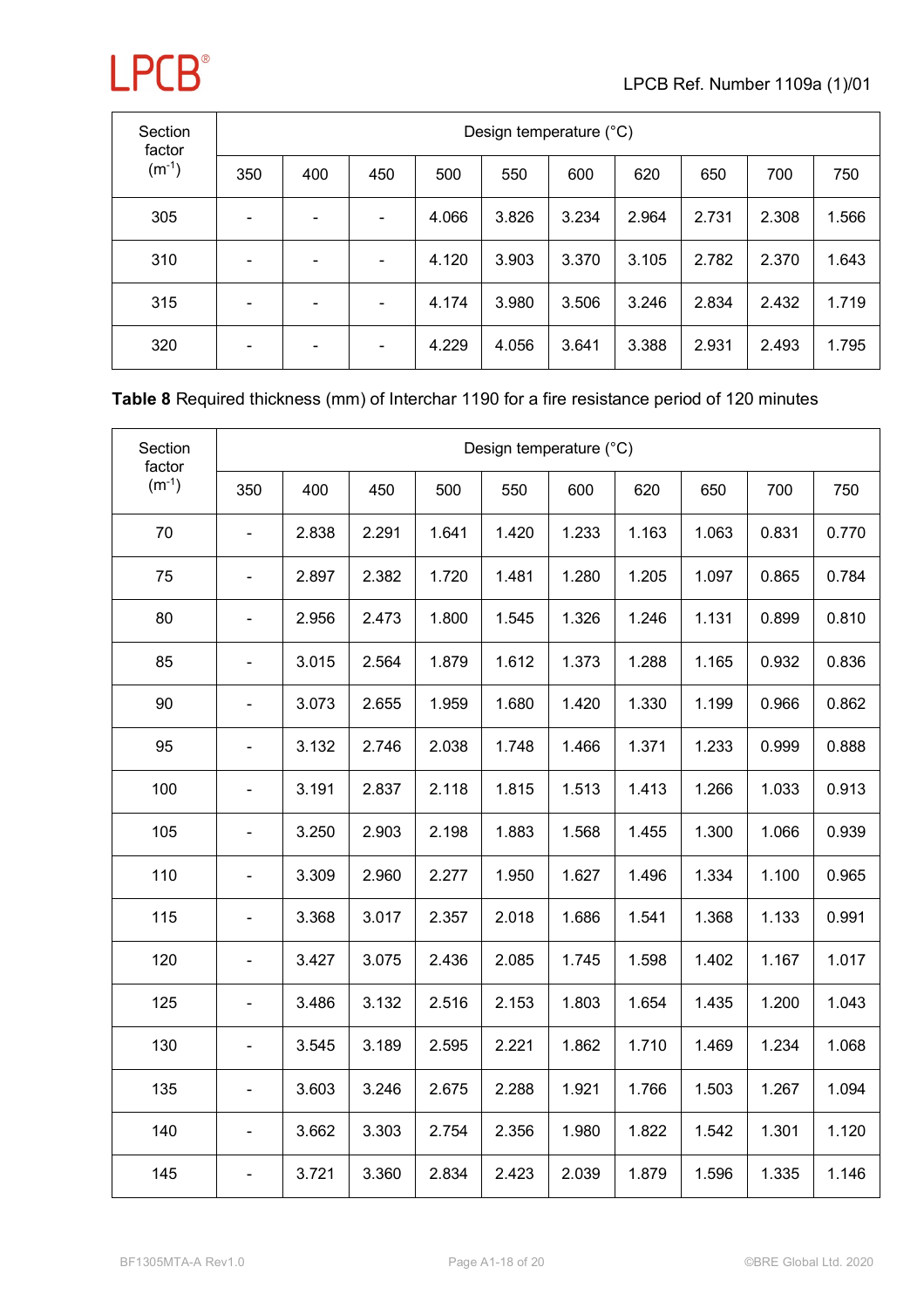

| Section<br>factor<br>$(m^{-1})$ | Design temperature (°C)  |                              |       |       |       |       |       |       |       |       |  |
|---------------------------------|--------------------------|------------------------------|-------|-------|-------|-------|-------|-------|-------|-------|--|
|                                 | 350                      | 400                          | 450   | 500   | 550   | 600   | 620   | 650   | 700   | 750   |  |
| 150                             |                          | 3.780                        | 3.417 | 2.906 | 2.491 | 2.097 | 1.935 | 1.650 | 1.368 | 1.172 |  |
| 155                             | $\blacksquare$           | 3.839                        | 3.474 | 2.973 | 2.559 | 2.156 | 1.991 | 1.703 | 1.402 | 1.198 |  |
| 160                             |                          | 3.898                        | 3.531 | 3.041 | 2.626 | 2.215 | 2.047 | 1.757 | 1.435 | 1.223 |  |
| 165                             | $\overline{\phantom{0}}$ | 3.957                        | 3.588 | 3.109 | 2.694 | 2.274 | 2.104 | 1.811 | 1.469 | 1.249 |  |
| 170                             | -                        | 4.016                        | 3.645 | 3.177 | 2.761 | 2.332 | 2.160 | 1.864 | 1.502 | 1.275 |  |
| 175                             |                          | 4.075                        | 3.702 | 3.245 | 2.829 | 2.391 | 2.216 | 1.918 | 1.540 | 1.301 |  |
| 180                             |                          | 4.133                        | 3.759 | 3.312 | 2.897 | 2.450 | 2.272 | 1.972 | 1.593 | 1.327 |  |
| 185                             |                          | 4.192                        | 3.816 | 3.380 | 2.964 | 2.509 | 2.328 | 2.026 | 1.645 | 1.353 |  |
| 190                             | $\overline{\phantom{0}}$ | 4.251                        | 3.874 | 3.448 | 3.032 | 2.568 | 2.385 | 2.079 | 1.697 | 1.378 |  |
| 195                             |                          | 4.310                        | 3.931 | 3.516 | 3.100 | 2.626 | 2.441 | 2.133 | 1.750 | 1.404 |  |
| 200                             |                          | -                            | 3.988 | 3.584 | 3.168 | 2.685 | 2.497 | 2.187 | 1.802 | 1.430 |  |
| 205                             |                          | $\qquad \qquad \blacksquare$ | 4.045 | 3.651 | 3.236 | 2.744 | 2.553 | 2.240 | 1.854 | 1.456 |  |
| 210                             |                          | $\qquad \qquad \blacksquare$ | 4.102 | 3.719 | 3.304 | 2.803 | 2.610 | 2.294 | 1.906 | 1.482 |  |
| 215                             |                          | ۰                            | 4.159 | 3.787 | 3.371 | 2.861 | 2.666 | 2.348 | 1.959 | 1.508 |  |
| 220                             |                          | $\blacksquare$               | 4.216 | 3.855 | 3.439 | 2.937 | 2.722 | 2.401 | 2.011 | 1.540 |  |
| 225                             |                          | -                            | 4.273 | 3.922 | 3.507 | 3.013 | 2.778 | 2.455 | 2.063 | 1.599 |  |
| 230                             | ٠                        | ۰                            | 4.330 | 3.990 | 3.575 | 3.089 | 2.834 | 2.509 | 2.116 | 1.657 |  |
| 235                             |                          |                              |       | 4.058 | 3.643 | 3.165 | 2.906 | 2.562 | 2.168 | 1.715 |  |
| 240                             |                          | ٠                            | -     | 4.126 | 3.711 | 3.241 | 2.991 | 2.616 | 2.220 | 1.773 |  |
| 245                             |                          |                              | -     | 4.194 | 3.778 | 3.317 | 3.076 | 2.670 | 2.272 | 1.831 |  |
| 250                             | -                        | -                            | -     | 4.261 | 3.846 | 3.393 | 3.162 | 2.724 | 2.325 | 1.889 |  |
| 255                             |                          |                              |       | 4.329 | 3.914 | 3.469 | 3.247 | 2.777 | 2.377 | 1.947 |  |
| 260                             |                          | ۰                            | ۳     | ۰     | 3.982 | 3.545 | 3.332 | 2.831 | 2.429 | 2.005 |  |
| 265                             |                          | ٠                            |       |       | 4.050 | 3.621 | 3.418 | 2.915 | 2.482 | 2.064 |  |